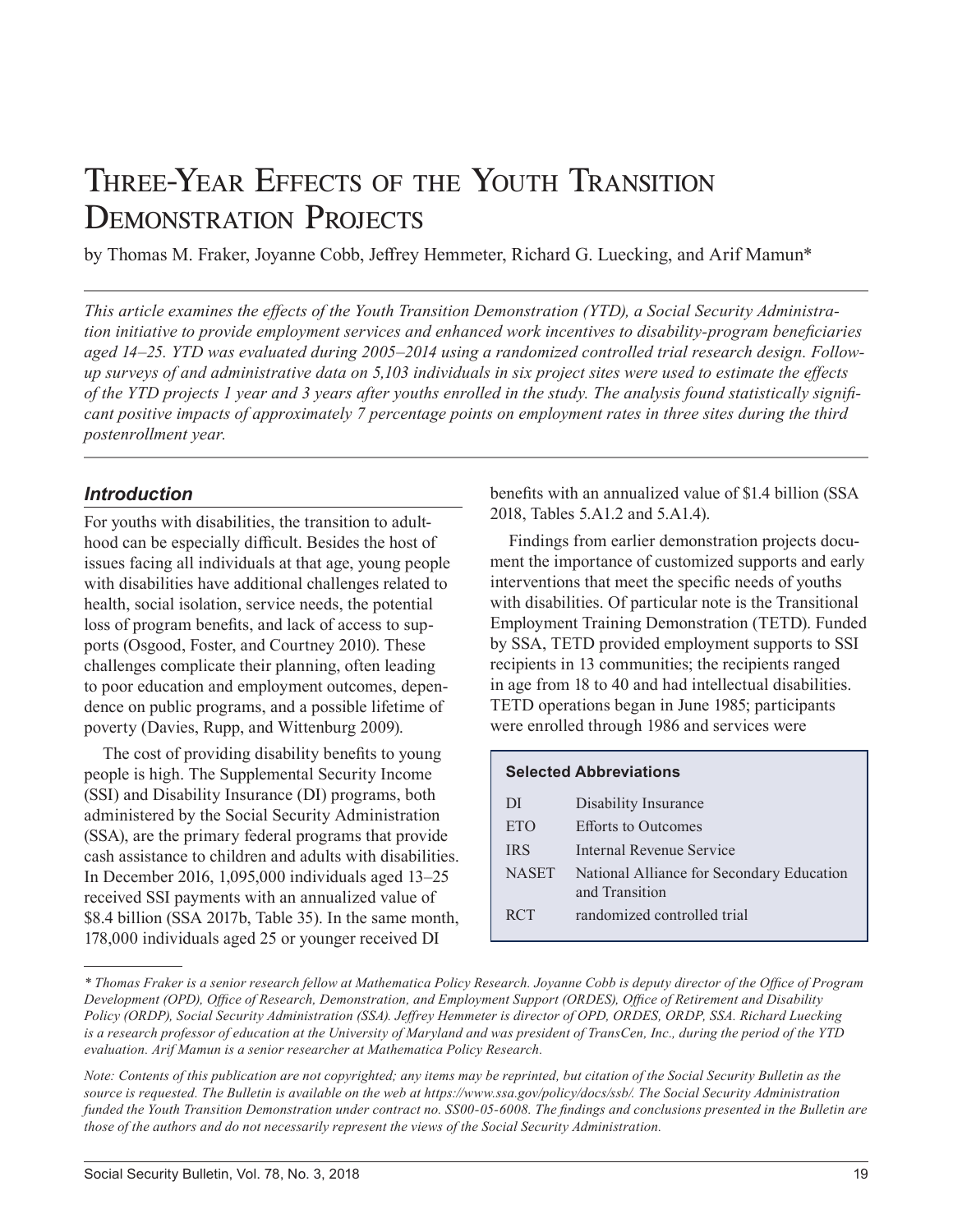#### **Selected Abbreviations***—Continued*

| <b>SSA</b> | Social Security Administration        |
|------------|---------------------------------------|
| <b>SSI</b> | Supplemental Security Income          |
| <b>YTD</b> | <b>Youth Transition Demonstration</b> |

provided through June 1987. Decker and Thornton (1995) found that TETD increased participants' cumulative earnings by 72 percent over the 6 years following their entry into the demonstration. Moreover, sites that delivered customized supports had better results than sites that provided uniform supports to all participants. Ivry and Doolittle (2003) found that mixed results from studies of other demonstration projects for youths with disabilities could be explained largely by the underenrollment of key subgroups of young people, inconsistent participation among enrollees, and high attrition rates. Their findings, as with those for TETD, underscore the importance of customizing employment supports to reflect the needs of specific youths rather than providing uniform supports.

Several more recent studies have pointed to additional factors that improve employment outcomes for youths with disabilities. Growing evidence indicates that work experience during the secondary-school years is a key predictor of postschool employment success (Luecking and Fabian 2000; Fabian 2007; Test and others 2009). Further, expectations and support from youths' families are linked to positive employment outcomes (Carter, Austin, and Trainor 2012; Simonsen and Neubert 2013), as is the provision of services designed to enhance youth self-determination (Wehmeyer, Field, and Thoma 2012). Summarizing findings from 22 studies, Test and others (2009) identified exposure to at least some general-education classes and participation in vocational education as effective strategies for improving postschool employment outcomes for youths with disabilities.

Youths receiving SSI face the same challenges that other youths with disabilities face, compounded by low income.<sup>1</sup> Recognizing the importance of helping young people with disabilities to achieve their full economic potential, SSA developed the Youth Transition Demonstration (YTD) (Fraker and Rangarajan 2009). Focusing on youths aged 14–25 who were either receiving SSI payments or DI benefits or were at high risk of receiving them in the future, SSA and its contractors developed, implemented, and evaluated strategies to promote self-sufficiency. YTD projects in multiple sites around the country offered

services designed to assist young SSI recipients and DI beneficiaries facing the transition to adulthood.<sup>2</sup> SSA also provided waivers from certain restrictions on disability-program work incentives for YTD participants (Table 1). These waivers enhanced the existing incentives, for example by increasing the proportion of earnings that could be excluded from SSI countable income and delaying the loss of payments or benefits associated with negative disability redeterminations (SSA 2008).

The findings reported in this article address two research questions:

- Did the YTD projects provide participants with substantial levels of services, especially of services designed to promote employment?
- Did the YTD projects improve employment and other transition outcomes for participants in the third year after their enrollment in the evaluation, $3$ relative to what they would have experienced in the absence of the projects?

To answer these questions, this article summarizes a series of reports prepared for SSA by its YTD evaluation contractor, Mathematica Policy Research.4 The first question is addressed by analyzing project implementation and participant outcomes in the first year after enrollment in the evaluation. The second question is addressed through analysis of outcomes in the third year after enrollment.

# *The YTD Program Model*

The YTD program model was based on existing research on effective approaches to promoting successful transitions to adulthood for youths with disabilities (Rangarajan and others 2009). In addition to the research cited earlier, two studies contributed promising insights; both centered on thorough reviews of existing research on the needs of youths in transition from secondary education to adulthood. The first was conducted by the National Alliance for Secondary Education and Transition (NASET) with input from more than 30 national advocacy groups, professional organizations, and education associations. The NASET study produced a set of standards, quality indicators, and research-based benchmarks for identifying critical needs for all youths, including those with disabilities (NASET 2005).

Building on the NASET framework, the National Collaborative on Workforce and Disability for Youth conducted its own review of research, demonstration projects, and recognized effective practices. From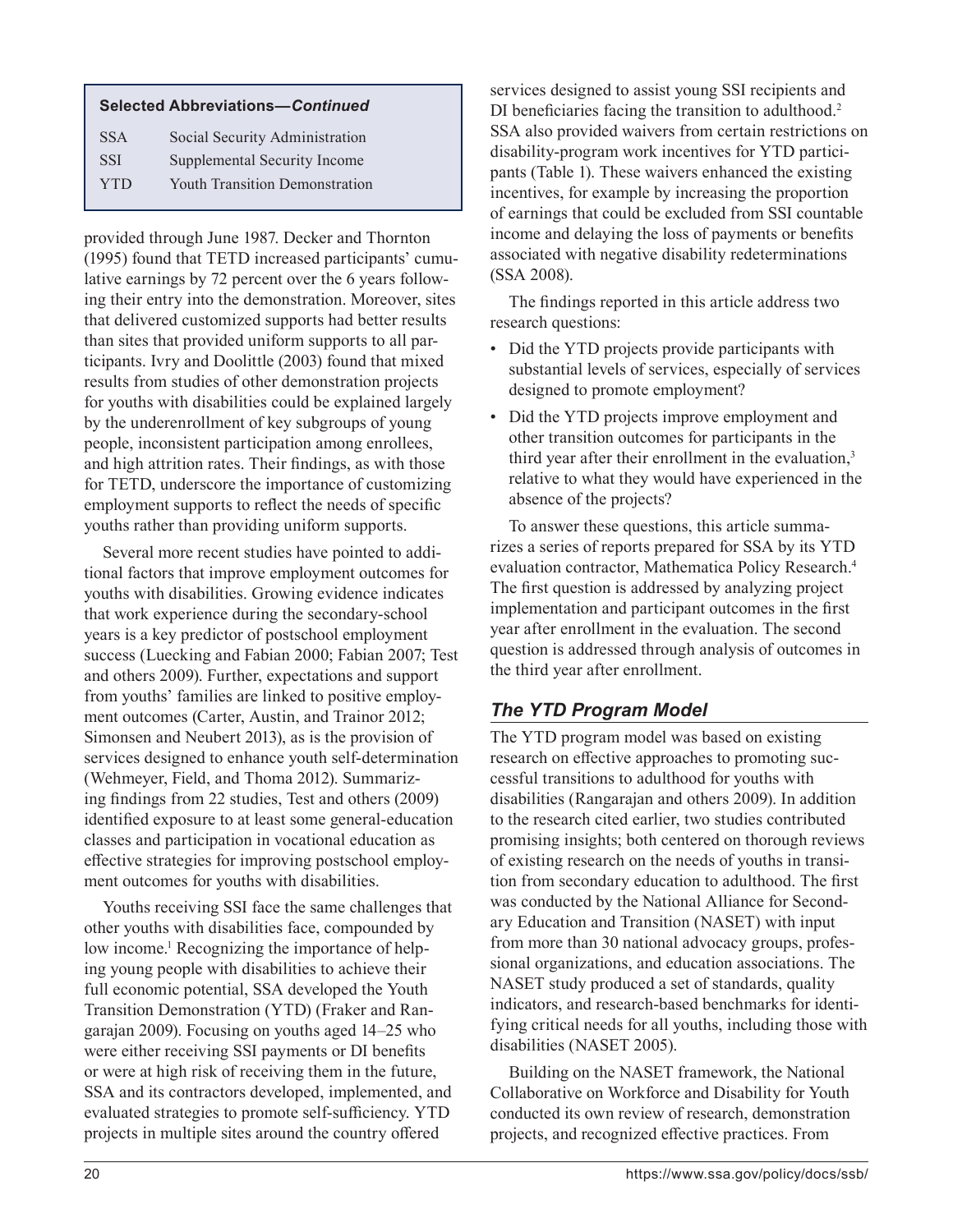#### **Table 1. SSA disability program work incentives and the effects of YTD waivers**

| Work incentive                                                                             | Description                                                                                                                                                                                                                                                                                                                                                                                                                                                                                  | Rule change under YTD waiver                                                                                                                                                                                                                      |  |  |  |
|--------------------------------------------------------------------------------------------|----------------------------------------------------------------------------------------------------------------------------------------------------------------------------------------------------------------------------------------------------------------------------------------------------------------------------------------------------------------------------------------------------------------------------------------------------------------------------------------------|---------------------------------------------------------------------------------------------------------------------------------------------------------------------------------------------------------------------------------------------------|--|--|--|
|                                                                                            | <b>SSI</b>                                                                                                                                                                                                                                                                                                                                                                                                                                                                                   |                                                                                                                                                                                                                                                   |  |  |  |
| <b>Student Earned</b><br>Income Exclusion<br>(SE E)                                        | Enabled SSI recipients who were students to exclude a certain<br>Age limit was waived for YTD<br>amount of earnings from countable income and thus avoid<br>reductions in SSI payments. In 2009 and 2010 SSA excluded<br>the first \$1,640 of a student's earnings each month, to a<br>maximum of \$6,600 in a year. SEIE eligibility ended when a<br>recipient attained age 22.                                                                                                             |                                                                                                                                                                                                                                                   |  |  |  |
| <b>General Earned</b><br>Income Exclusion<br>(GEIE)                                        | Enabled most SSI recipients to exclude from countable<br>income the first \$65 of earnings plus one-half of additional<br>earnings.                                                                                                                                                                                                                                                                                                                                                          | YTD participants could exclude<br>from countable income the first<br>\$65 of earnings plus three-<br>quarters of additional earnings.                                                                                                             |  |  |  |
| Plan to Achieve<br>Self-Support<br>(PASS)                                                  | Enabled SSI recipients to exclude from countable income and<br>resources amounts paid for certain expenses, such as the<br>cost of owning a car, pursuing an education, and purchasing<br>assistive technology, to achieve a specific SSA-approved<br>work goal.                                                                                                                                                                                                                             | YTD participants could also<br>use a PASS to explore career<br>options or pursue additional<br>education.                                                                                                                                         |  |  |  |
| Individual<br>Development<br>Account (IDA)                                                 | Provided a trust-like account for SSI recipients to save for a<br>specific goal, such as purchasing a home, going to school, or<br>starting a business. SSA matched earnings deposited in an<br>IDA, often at \$2 for every \$1 deposited by the participant. The<br>money accumulated in an IDA was excluded when determining<br>SSI eligibility, and the earnings deposited during a month were<br>excluded when determining the SSI payment amount.                                       | A YTD participant could also<br>use an IDA to save for other<br>approved goals.                                                                                                                                                                   |  |  |  |
|                                                                                            | <b>SSI and DI</b>                                                                                                                                                                                                                                                                                                                                                                                                                                                                            |                                                                                                                                                                                                                                                   |  |  |  |
| Continuing<br><b>Disability Reviews</b><br>and Age-18<br>Redeterminations<br>(Section 301) | Benefits based on disability could continue despite a<br>negative Continuing Disability Review or age-18 medical<br>redetermination if:<br>• the beneficiary was participating in any of certain programs;<br>and<br>• SSA determined that continued participation would increase<br>the likelihood that the individual would remain off the<br>disability rolls permanently once benefits stopped.<br>These "likelihood" determinations normally had to be made on<br>a case-by-case basis. | If SSA determined that medical<br>disability had stopped and<br>the participant was no longer<br>eligible for assistance, he or<br>she could continue to receive<br>both cash benefits and health<br>care services while participating<br>in YTD. |  |  |  |

SOURCES: SSA (2017a) and "YTD Modified SSI Program Rules (Waivers) Descriptions" ([https://www.ssa.gov/disabilityresearch](https://www.ssa.gov/disabilityresearch/ytdmodifiedssi.html) [/ytdmodifiedssi.html](https://www.ssa.gov/disabilityresearch/ytdmodifiedssi.html)).

this review, it developed its *Guideposts for Success* (National Collaborative on Workforce and Disability for Youth 2005, 2009) to help practitioners and policymakers optimize service delivery for youths with disabilities. The guideposts involve providing schoolbased preparatory experiences, career-preparation and work-based experiences, youth development and leadership training, connections to programs and services, and encouragement of family involvement and support.

The YTD program model (Chart 1) included many of the components identified in *Guideposts,* although the YTD project customized the components to meet the particular needs of its target population (Luecking and Wittenburg 2009). First and foremost among those components was to provide participating youths with individualized work-based experiences and supports. The experiences included worksite tours; volunteer work; subsidized jobs; and, most notably, competitive paid employment in integrated settings, where people with disabilities work alongside nondisabled individuals. Another key component was to promote self-sufficiency by enabling participants to acquire the skills and knowledge needed to chart their own courses and advocate for themselves. This involved engaging youths in extensive planning that focused on education, employment, health care, and independent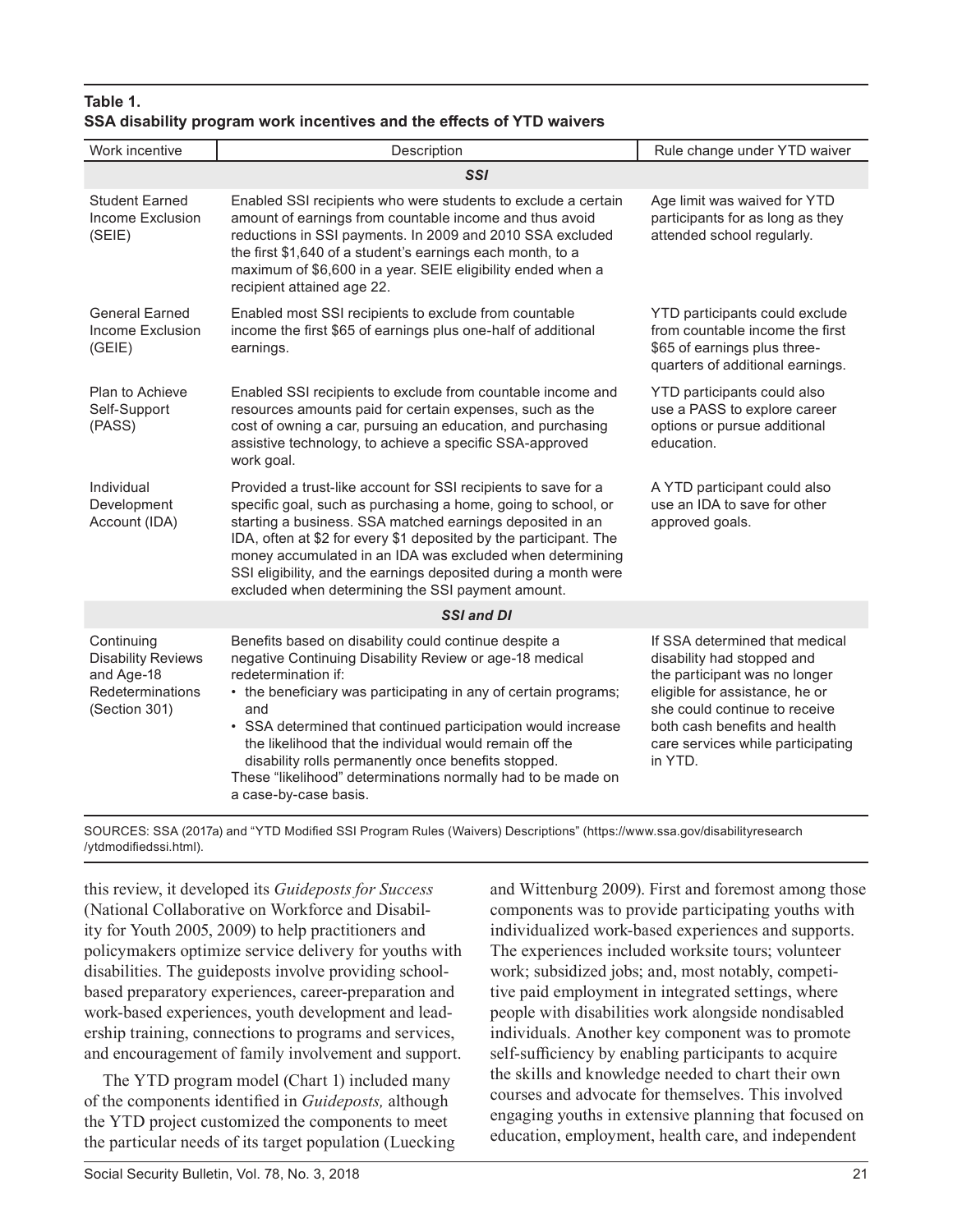#### **Chart 1. YTD program model**



SOURCE: Adapted from Rangarajan and others (2009).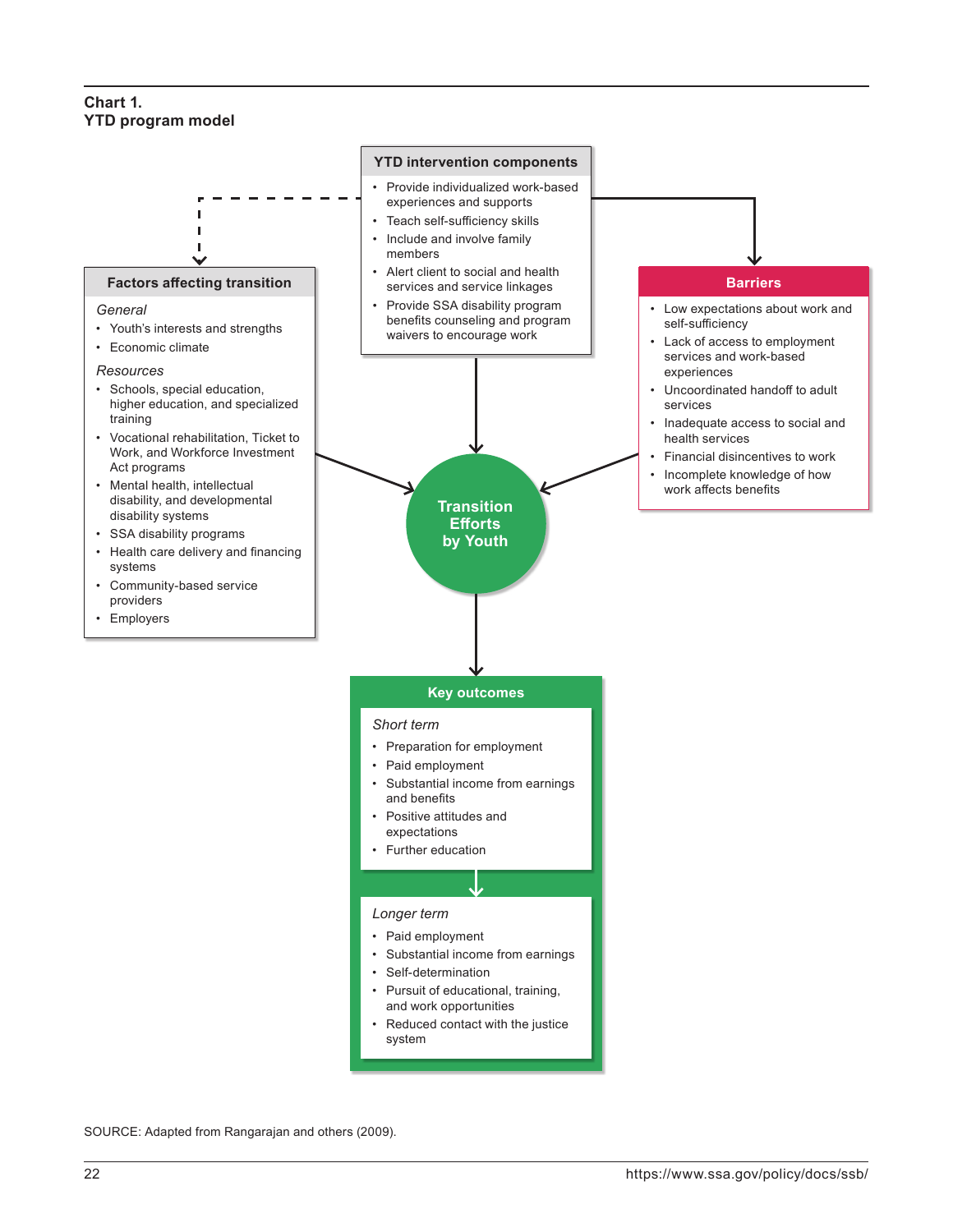living. A third component—to encourage family involvement—included training, networking, and providing transition-related information to parents and other relatives. YTD also sought to link youths and their families with providers of social and health services and other potential supports. The final component of the model was counseling on SSA disability program benefits—and on the special waivers of restrictions on certain work incentives.

Another noteworthy feature of YTD was the provision of extensive programmatic technical assistance to project staff. TransCen, Inc., a nonprofit organization with expertise in designing and implementing employment programs for youths with disabilities, delivered the technical assistance via site visits, remote webinars and teleconferences, and annual meeting attendance. The technical assistance was primarily focused on helping front-line project staff conduct job development with employers and match participants with appropriate jobs. TransCen also assisted project managers in monitoring job development efforts and outcomes.

### *The YTD Project Sites*

YTD projects were established and entered into the randomized controlled trial (RCT) evaluation in two distinct phases. SSA signed cooperative agreements with seven organizations in September 2003 to operate YTD projects in six states. Two years later, SSA selected a team of researchers and transition program specialists headed by Mathematica to assist the agency in refining the program model, provide technical assistance to the projects on model implementation, and conduct the RCT evaluation. Members of the Mathematica team visited each of the projects to observe the delivery of services and to interview staff. Based on an assessment of the quality of services and the willingness of staff to modify their interventions to include all components of the YTD program model, the Mathematica team recommended that two projects in New York (one in Bronx County and the other in Erie County) and one in Colorado participate in the first phase of the evaluation. SSA accepted the team's recommendations, and youths began to enroll in the evaluation in Colorado and Bronx County in August 2006 and in Erie County in February 2007. Services concluded in fall 2009 in Colorado and Erie County and in spring 2010 in Bronx County.

Three additional projects entered the evaluation in phase 2. Following the recommendations of the Mathematica team, SSA selected the projects from a group of five that were funded through the evaluation contract to deliver services on a pilot basis in 2007. The selection criteria included the number of youths recruited during the pilot year, the strength of services delivered, the degree of fidelity to the YTD program model, the quantity and quality of alternative services available in the project vicinity, and the size of the target population. The projects selected for full implementation in phase 2 were located in Miami-Dade County, Florida; Montgomery County, Maryland; and 19 counties in West Virginia. (Unlike New York's two distinct project sites, West Virginia was home to a single project with multiple field locations. In that respect, it was similar to the Colorado project, which operated in four counties.) Youths in each of the phase 2 sites began to enroll in the evaluation in March 2008, and SSA-funded YTD services ended in March 2012.

Table 2 lists the RCT project sites, arranged by phase and state, along with their lead organizations and target populations. Detailed descriptions of the six YTD projects that participated in the RCT evaluation appear in Martinez and others (2008).

The phase 1 projects entered the evaluation and began delivering services before TransCen was fully integrated into its role as the provider of programmatic technical assistance. Given that the phase 1 projects had independently developed their program models, they were only able to partially incorporate TransCen's technical assistance. By contrast, the phase 2 projects collaborated with TransCen in developing their program models and fully incorporated the technical assistance in delivering services. That assistance was thorough and consistent over the course of the evaluation. It focused on employment and provided guidance in assessing participants' strengths and challenges, engaging employers, placing youths in jobs, and delivering postemployment supports. Technical assistance also provided the projects with quantitative tools to use in conjunction with their case management information systems for monitoring participants' readiness for employment and their employment outcomes.

### *Enrolling Youths in the Evaluation*

Five of the six sites (all except Maryland) restricted enrollment in the evaluation to youths who were SSI or DI beneficiaries; the Bronx County project further restricted enrollment to SSI recipients only. Interviewers at Mathematica contacted youths on the disability rolls via letter and telephone to describe the study and to enroll those who expressed interest. A young person enrolled by completing a baseline telephone survey and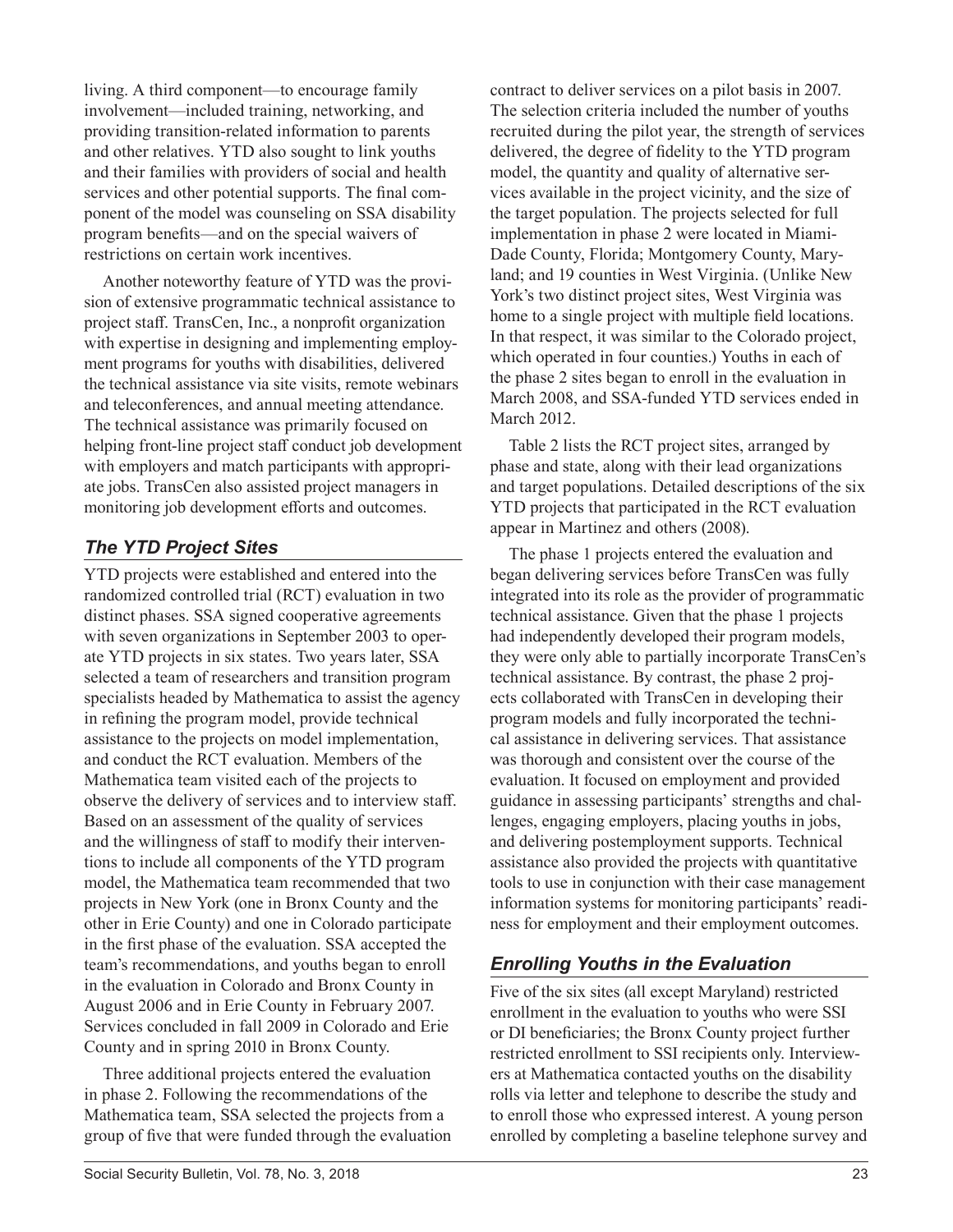#### **Table 2. YTD evaluation project sites**

|                                                                                                  |                                                                                             |                                                                         | <b>Evaluation enrollees</b> |           |       |                        |               |
|--------------------------------------------------------------------------------------------------|---------------------------------------------------------------------------------------------|-------------------------------------------------------------------------|-----------------------------|-----------|-------|------------------------|---------------|
|                                                                                                  |                                                                                             |                                                                         |                             | Control   |       | Treatment group        |               |
|                                                                                                  |                                                                                             |                                                                         |                             | group     |       |                        | Participation |
| State, location(s), and name                                                                     | Lead organization                                                                           | Target population                                                       | Total                       | assignees |       | Assignees Participants | rate $(\%)$   |
| All sites                                                                                        | $\sim$ $\sim$ $\sim$                                                                        | $\sim$ $\sim$ $\sim$                                                    | 5,103                       | 2,347     | 2,756 | 2,318                  | 84.1          |
|                                                                                                  |                                                                                             | <b>Phase 1 projects</b>                                                 |                             |           |       |                        |               |
| Colorado<br>Boulder, El Paso, Larimer, and<br>Pueblo Counties:<br><b>Colorado Youth WINS</b>     | Colorado WIN Partners of the<br>University of Colorado Health<br><b>Sciences Center</b>     | SSI and DI beneficiaries<br>aged 14-25                                  | 855                         | 387       | 468   | 401                    | 85.7          |
| New York<br><b>Bronx County:</b><br><b>CUNY Youth Transition</b><br><b>Demonstration Project</b> | The City University of New<br>York's John F. Kennedy, Jr.<br>Institute for Worker Education | SSI recipients aged 15-19<br>and their families                         | 889                         | 397       | 492   | 387                    | 78.7          |
| Erie County:<br><b>Transition WORKS</b>                                                          | Erie 1 Board of Cooperative<br><b>Educational Services</b>                                  | SSI and DI beneficiaries<br>aged 16-25                                  | 843                         | 384       | 459   | 380                    | 82.8          |
|                                                                                                  |                                                                                             | <b>Phase 2 projects</b>                                                 |                             |           |       |                        |               |
| Florida<br>Miami-Dade County:<br><b>Broadened Horizons, Brighter</b><br><b>Futures (BHBF)</b>    | ServiceSource (formerly<br>Abilities, Inc.)                                                 | SSI and DI beneficiaries<br>aged 16-22                                  | 859                         | 399       | 460   | 388                    | 84.3          |
| Maryland<br>Montgomery County:<br><b>Career Transition Program</b><br>(CTP)                      | St. Luke's House, Inc.                                                                      | High school juniors or<br>seniors with severe<br>emotional disturbances | 805                         | 383       | 422   | 374                    | 88.6          |
| West Virginia<br>19 counties:<br><b>West Virginia Youth Works</b>                                | Human Resource Development<br>Foundation, Inc.                                              | SSI and DI beneficiaries<br>aged 15-25                                  | 852                         | 397       | 455   | 388                    | 85.3          |

SOURCES: Mathematica Policy Research and project management information systems.

NOTE: . . . = not applicable.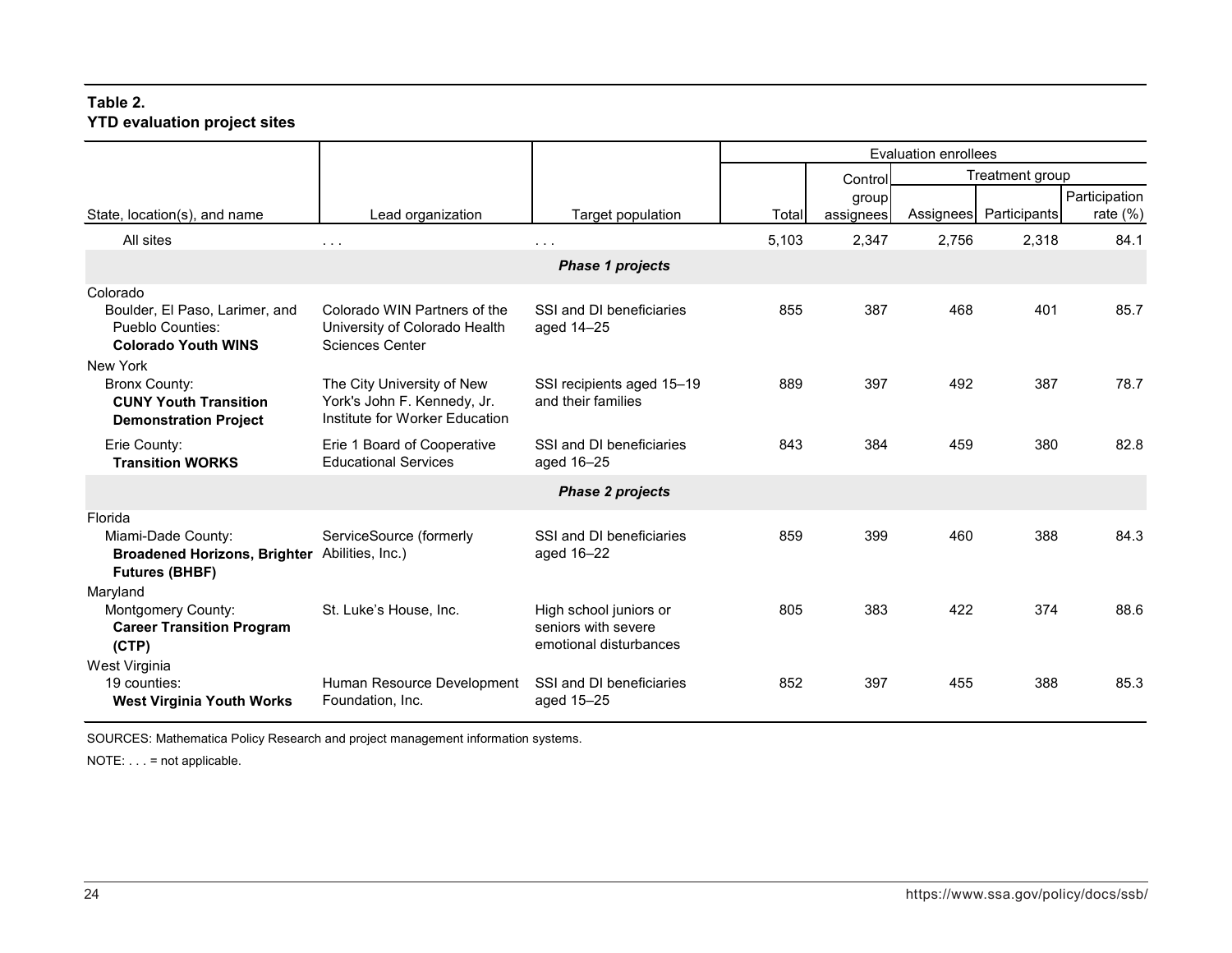sending Mathematica a signed consent form affirming the enrollment decision. A youth without a legal guardian (generally, one aged 18 or older) could sign the consent form; otherwise, a legal guardian's signature was required. After a young person enrolled, Mathematica used a computer algorithm to randomly assign the youth to either the site's treatment group or its control group. Table 2 provides counts of evaluation enrollees and their treatment or control group status, by site.

In Maryland, eligibility was restricted to youths who were in—or had recently dropped out during their last 2 years of high school and were considered by the county public school or mental health system to have a severe emotional disturbance or other significant mental illness. They were thus at high risk of receiving SSI payments as young adults. For youths who met these criteria, the Maryland YTD project staff conducted the initial outreach, primarily through presentations to students in high school transition classes and in transition-service information sessions held at the schools for parents and families. Interviewers at Mathematica then followed up with youths who had registered their interest and asked them to complete the baseline survey and provide written consent, after which the youths were randomly assigned to either the site's treatment group or its control group.

On average, 850 youths per site enrolled in the evaluation, for a total of 5,103 enrollees. By design, Mathematica randomly assigned slightly more than half (54 percent) of the enrollees to a treatment group. In the second stage of recruitment, project staff reached out to the treatment-group assignees and extended formal offers to participate in the YTD projects and receive the services that they were providing as well as the waivers from certain SSA work incentive restrictions. Table 2 provides counts of the treatment-group youths who signed the consent forms for this stage (or whose legal guardians signed for them) and were classified as YTD participants. Overall, 84 percent of treatment-group assignees became YTD participants.

Participants differed significantly from nonparticipants (that is, treatment group assignees who did not sign the second-stage consent forms) in several characteristics measured in the baseline survey (not shown). In at least half of the evaluation sites, participants had higher average family incomes, their mothers were more likely to have graduated from high school, they were more likely to have participated in job training, and a higher proportion of them expected to work for pay in the future. These are characteristics that one would expect to be positively associated with

successful transition outcomes. However, following the standard approach in RCT evaluations for estimating effects on individuals targeted by the interventions, all treatment-group members, regardless of their participation status, were included in the YTD outcome analysis. This means that the participant-nonparticipant differences at baseline could not be a source of bias in the estimated intent-to-treat (ITT) effects of the YTD projects on postenrollment outcomes.5

### *Enrollee Characteristics*

Table 3 presents the baseline characteristics of youths who enrolled in the evaluation at each of the six project sites. The characteristics of enrollees varied from site to site, with the Maryland and Bronx County projects exhibiting several important differences from the other four locations. Maryland was the only site in which the YTD project did not exclusively target youths who were SSI or DI beneficiaries. Only 21 percent of the enrollees there were receiving disability benefits when they entered the evaluation, compared with 100 percent in the other sites. The small share of beneficiaries among Maryland enrollees may help explain why comparatively high proportions of them had worked for pay in the previous year (57 percent, versus 37 percent or lower in the other sites) and reported being in excellent health (28 percent, versus 22 percent or lower in the other sites). Because the Maryland site targeted high school students and recent school leavers, the average age of its enrollees was younger (17.7) than that of enrollees in most of the other sites (around 19 or 20). The YTD project in Bronx County also targeted students; as a result, evaluation enrollees there were younger (average age 16.2) and more likely to be in school (94 percent) than their counterparts in the other sites. Bronx County enrollees also had somewhat lower socioeconomic status than enrollees in the other sites: only 18 percent were living with both parents when they enrolled in the evaluation (compared with 29 percent or higher in the other sites), and fewer than half of their mothers had graduated from high school (compared with about two-thirds or more in the other sites).

For some baseline characteristics, the similarities among evaluation enrollees across the sites are more notable than the differences. For example, at least 57 percent of enrolled youths were males, reflecting the preponderance of males among young disability beneficiaries nationwide; in December 2016, 67 percent of SSI recipients younger than 18 were male (SSA 2017b, Table 19). In all sites, the proportion of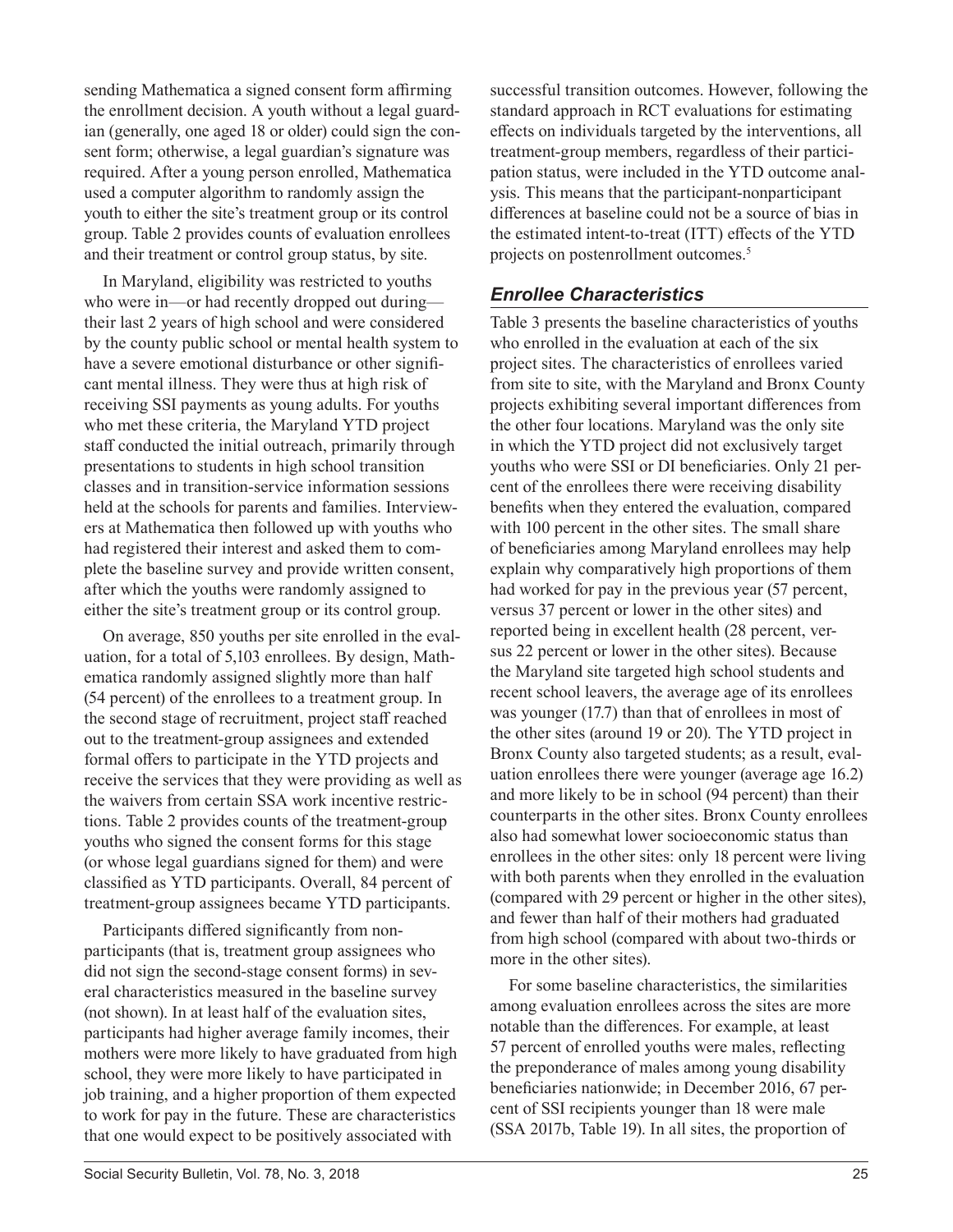#### **Table 3. Baseline characteristics of youths enrolled in the YTD evaluation, by site**

|                                                      | Phase 1 projects |              |                    | Phase 2 projects                |          |          |
|------------------------------------------------------|------------------|--------------|--------------------|---------------------------------|----------|----------|
|                                                      |                  | New York     |                    |                                 |          |          |
|                                                      |                  | <b>Bronx</b> | Erie               |                                 |          | West     |
| Characteristic                                       | Colorado         | County       | County             | Florida                         | Maryland | Virginia |
| Enrollees                                            | 855              | 889          | 843                | 859                             | 805      | 852      |
| Average age (years)                                  | 19.9             | 16.2         | 19.9               | 19.1                            | 17.7     | 20.5     |
|                                                      |                  |              |                    | <b>Percentage distributions</b> |          |          |
| Sex                                                  |                  |              |                    |                                 |          |          |
| Male                                                 | 57.1             | 67.8         | 61.7               | 59.6                            | 67.1     | 57.7     |
| Female                                               | 42.9             | 32.2         | 38.3               | 40.4                            | 32.9     | 42.3     |
| Race                                                 |                  |              |                    |                                 |          |          |
| White                                                | 71.7             | 32.5         | 55.4               | 36.1                            | 40.2     | 80.4     |
| <b>Black</b>                                         | 8.9              | 42.3         | 35.3               | 51.6                            | 39.9     | 8.9      |
| Other or unknown                                     | 19.3             | 25.1         | 9.3                | 12.2                            | 19.9     | 10.7     |
| Living arrangement                                   |                  |              |                    |                                 |          |          |
| In two-parent family                                 | 45.2             | 18.2         | 32.3               | 28.7                            | 45.2     | 44.7     |
| In single-parent family                              | 35.1             | 80.1         | 49.7               | 63.0                            | 41.3     | 35.1     |
| Lives alone or with friends                          | 14.6             | 0.9          | 12.7               | 4.6                             | 6.0      | 18.9     |
| Group home or institution                            | 5.0              | 0.8          | 5.3                | 3.7                             | 7.5      | 1.3      |
| Self-reported health status                          |                  |              |                    |                                 |          |          |
| Excellent                                            | 20.0             | 21.1         | 18.7               | 21.9                            | 27.6     | 14.8     |
| Very good or good                                    | 56.2             | 61.2         | 61.6               | 55.7                            | 61.0     | 56.4     |
| Fair or poor                                         | 23.9             | 17.8         | 19.7               | 22.4                            | 11.4     | 38.8     |
| Primary disabling condition of SSI or DI beneficiary |                  |              |                    |                                 |          |          |
| <b>Mental illness</b>                                | 17.5             | 12.6         | 17.7               | 16.6                            | 50.0     | 24.2     |
| Cognitive or developmental disability                | 43.3             | 32.4         | 44.1               | 43.0                            | 24.5     | 41.0     |
| Learning disability or attention deficit disorder    | 7.0              | 24.4         | 13.3               | 21.1                            | 16.4     | 13.9     |
| Physical disability                                  | 23.9             | 18.1         | 18.8               | 14.3                            | 3.6      | 16.6     |
| Speech, hearing, or visual impairment                | 8.2              | 12.5         | 6.1                | 5.0                             | 5.5      | 4.3      |
|                                                      |                  |              | <b>Percentages</b> |                                 |          |          |
| Hispanic origin                                      | 24.6             | 69.8         | 9.0                | 42.3                            | 23.2     | 2.7      |
| Attends school                                       | 47.8             | 93.6         | 51.7               | 56.4                            | 77.0     | 36.7     |
| Worked for pay in previous year                      | 37.4             | 18.3         | 35.3               | 18.5                            | 56.5     | 28.8     |
| Expects to live independently in the next 5 years    | 71.2             | 72.2         | 76.0               | 68.4                            | 80.4     | 72.6     |
| Expects to work at least part-time for pay in the    |                  |              |                    |                                 |          |          |
| next 5 years                                         | 88.7             | 95.4         | 92.6               | 90.3                            | 98.2     | 77.6     |
| Mother is high school graduate                       | 79.2             | 46.5         | 73.6               | 65.3                            | 79.4     | 67.0     |
| SSI or DI beneficiary                                | 100.0            | 100.0        | 100.0              | 100.0                           | 21.1     | 100.0    |
|                                                      |                  |              |                    |                                 |          |          |

SOURCES: YTD baseline survey and SSA program records.

NOTE: Rounded components of percentage distributions do not necessarily sum to 100.0.

enrollees with physical primary disabling conditions was relatively low (24 percent in Colorado and 19 percent or lower in the other sites), as was the proportion with speech, hearing, or visual impairments (less than 13 percent in all sites). In addition, large shares of enrollees in all sites reported at baseline that, in the next 5 years, they expected to live independently (68 percent or higher), while even larger shares expected to work for pay (78 percent in West Virginia and 89 percent or higher in the other sites).

As noted earlier, youths who enrolled in the evaluation were first randomly assigned to either a treatment group or a control group. Those in the treatment group were given the opportunity to receive both the YTD waivers and specialized services, whereas those in the control group followed standard DI and SSI workincentive restrictions and had access only to the non-YTD services already available in their communities. Because of random assignment, the two groups were expected to be statistically similar at the beginning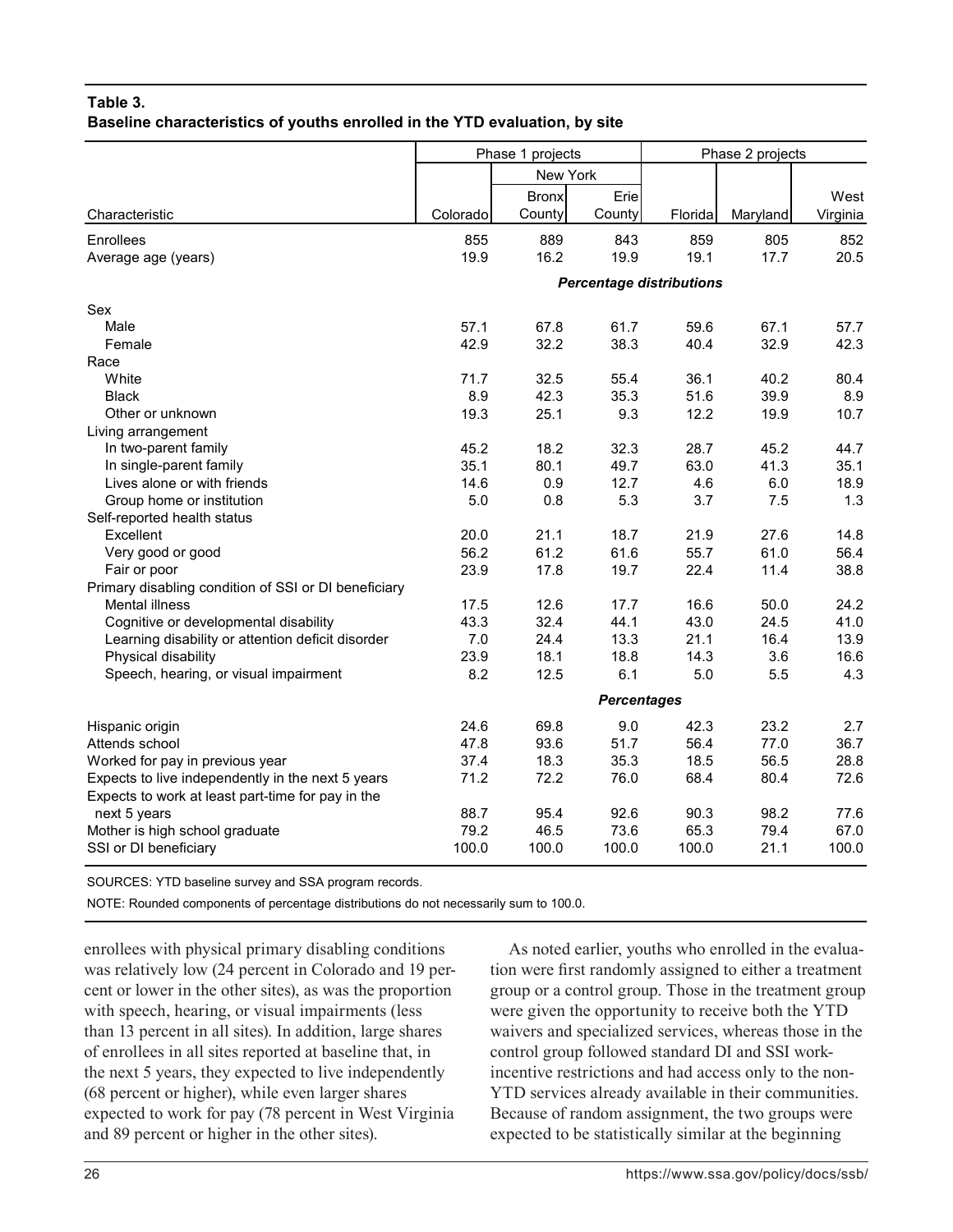of the study, so that any differences in postenrollment outcomes could be attributed to YTD. Consistent with this expectation, the treatment and control groups in each site did have statistically equivalent baseline characteristics. We conducted chi-square tests and *t*-tests for treatment-control differences in approximately 50 baseline characteristics per site. The number of statistically significant differences (those with *p* values less than 0.10) ranged from four to seven per site, as would be expected on the basis of random chance (Fraker and others 2014b).

All youths who enrolled in the evaluation were included in the analysis of YTD effects in the first and third years after their enrollment, contingent on the availability of follow-up data. The analysis thus included even the treatment-group assignees who did not ultimately participate in the YTD project services. We analyzed the projects' effects on all evaluation enrollees to preserve the integrity of the RCT design, thereby ensuring that any baseline differences between the treatment and control groups were attributable to chance.

### *Data Sources and Target Samples*

The YTD evaluation included analyses of both the implementation of the individual projects and their effects on youth employment (and other outcomes) in the first and third years after enrollment. The implementation analysis and the outcome analysis differed in their data sources and target samples, as described below.

For quantitative data on the delivery of services to YTD participants, the implementation analysis relied on Efforts to Outcomes (ETO), a proprietary webbased management information system used at all of the sites. Project staff entered into ETO each service provided to YTD participants and the amount of time associated with its delivery. The ETO data pertained to treatment-group members only and, more precisely, to the 84 percent of treatment-group members who agreed to participate in the YTD projects. To supplement the ETO data, the Mathematica evaluation team collected data on project implementation during three visits to each site. The visits involved observations of project operations, interviews with project staff, and focus-group discussions with participating youths and their parents.

The analysis of outcomes in the first and third years after enrollment in the evaluation was based on data from SSA and Internal Revenue Service (IRS)

administrative files and from two follow-up surveys of enrollees conducted by Mathematica. A distinguishing feature of these data is that they were available for control-group members as well as treatment-group members. The administrative data included monthly disability benefit amounts and annual earnings from employment.<sup>6</sup> The survey data included information on service receipt, employment and earnings, educational progress, contact with the justice system, and other outcomes.

### *Implementation Analysis Measures*

The ETO data and the Mathematica team's site visits yielded information on a broad range of measures of project implementation. This article presents findings from an analysis of ETO-based measures of services received by treatment-group youths during the first 12 to 15 months after they agreed to participate in the YTD projects. The measures pertain to (a) whether a youth received YTD services and (b) the number of hours of service received. Those two measures were applied first to services of any type and secondly to employment-promoting services in particular. The employment services included but were not limited to career exploration, soft-skills training, job-search assistance, development of work experiences, job placement, and postemployment follow-up including job coaching. Data for these measures were reported by project staff via ETO, rather than by participants themselves in the follow-up surveys.

### *Outcome Analysis Measures*

Data from SSA and IRS administrative files were available for the evaluation enrollees who did not die between the date of enrollment and the end-dates for the two analysis periods. However, in the three phase 2 sites (Florida, Maryland, and West Virginia), IRS records were not available at the time of the analysis for youths who had entered the evaluation in the final year of enrollment (2010). Thus, for year-3 outcome measures that are based on IRS data, the sample sizes for the phase 2 sites represent between 58 percent and 83 percent of the surviving evaluation enrollees (Table 4).

Most but not all enrollees responded to the YTD follow-up surveys. Mathematica attempted follow-up interviews with all surviving enrollees, including control-group members as well as the members of the treatment groups who did not participate in project services; however, 13.3 percent of the enrollees did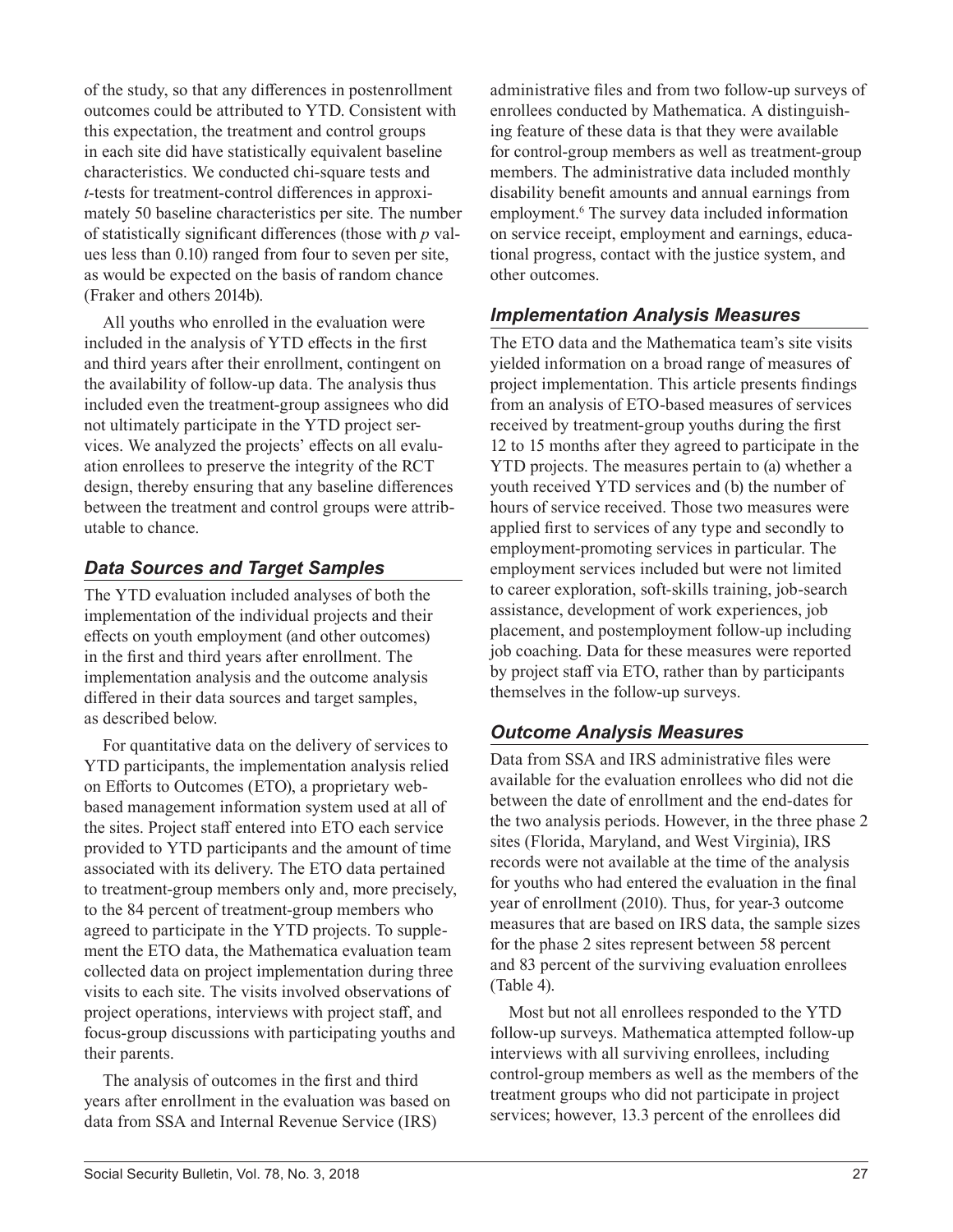### **Table 4. YTD evaluation sample sizes, by site, follow-up interval, and data source**

|                                                                             |                |              | Phase 1 projects       |                        |              | Phase 2 projects |                  |
|-----------------------------------------------------------------------------|----------------|--------------|------------------------|------------------------|--------------|------------------|------------------|
|                                                                             |                |              | New York               |                        |              |                  |                  |
| Sample and source                                                           | All sites      | Colorado     | <b>Bronx</b><br>County | Eriel<br>County        | Floridal     | Maryland         | West<br>Virginia |
|                                                                             |                |              |                        | <b>Baseline survey</b> |              |                  |                  |
| Enrollees/respondents                                                       | 5,103          | 855          | 889                    | 843                    | 859          | 805              | 852              |
|                                                                             |                |              |                        | Year 1 analysis        |              |                  |                  |
| Surviving enrollees                                                         | 5,072          | 850          | 885                    | 837                    | 850          | 801              | 849              |
| Follow-up survey respondents<br>As a percentage of surviving enrollees      | 4,395<br>86.7  | 750<br>88.2  | 789<br>89.2            | 746<br>89.1            | 738<br>86.8  | 639<br>79.8      | 733<br>86.3      |
|                                                                             |                |              |                        | Year 3 analysis        |              |                  |                  |
| Surviving enrollees                                                         | 5,033          | 842          | 884                    | 827                    | 840          | 798              | 842              |
| Follow-up survey respondents<br>As a percentage of surviving enrollees      | 4,141<br>82.3  | 727<br>86.3  | 740<br>83.7            | 718<br>86.8            | 685<br>81.5  | 595<br>74.6      | 676<br>80.3      |
| Administrative data from-                                                   |                |              |                        |                        |              |                  |                  |
| SSA (for disability benefits)<br>As a percentage of surviving enrollees     | 5,033<br>100.0 | 842<br>100.0 | 884<br>100.0           | 827<br>100.0           | 840<br>100.0 | 798<br>100.0     | 842<br>100.0     |
| IRS (for employment and earnings)<br>As a percentage of surviving enrollees | 4,208<br>83.6  | 842<br>100.0 | 884<br>100.0           | 827<br>100.0           | 695<br>82.7  | 478<br>59.9      | 492<br>58.4      |
|                                                                             |                |              |                        |                        |              |                  |                  |

SOURCE: Mathematica Policy Research.

not respond to the 1-year follow-up survey (because they could not be located or declined to respond) and 17.7 percent did not respond to the 3-year follow-up survey. Consequently, the sample sizes for outcomes measured using survey data are smaller than the counts of the surviving evaluation enrollees.

The measures for the outcome analysis are discussed below. For each measure, we identify the data source as being either the SSA or IRS administrative files or the YTD follow-up surveys. Fraker and others (2014b) present sample sizes, mean values, and standard deviations for these measures by site and for treatment and control groups.

# *Receipt of Employment Services (Year 1)*

Through individualized employment services, the YTD projects aimed to improve youth employability and employment outcomes. The measure of employment services for the outcome analysis is whether a youth received any of the following during the period from enrollment to the 1-year follow-up survey: career counseling, résumé preparation support, job-search assistance, job shadowing and apprenticeship, SSI and DI benefits and work incentives counseling, and other employment services. The measure differs in several

respects from the measure of the receipt of employment services for the implementation analysis. First, it is based on youth reports in the 1-year follow-up survey of services received rather than on service data recorded by project staff in ETO. Second, the measure does not restrict the services to those provided by the YTD projects. Third, the measure was obtained for both treatment- and control-group members; hence, it can be included in the outcome analysis.

# *Hours of Services of Any Type (Year 1)*

Treatment- and control-group members who responded to the 1-year follow-up survey identified the providers from whom they received various services in the year after they enrolled in the evaluation. For each provider, they reported the starting and ending dates of service, the frequency of service visits, and the typical length of a visit. From this information, we calculated the hours of services received from each provider and the total hours of services of any type from all providers.

# *Paid Employment (Years 1 and 3)*

The YTD projects sought to help youths find paid employment in the short term and, by combining those experiences with other YTD services and the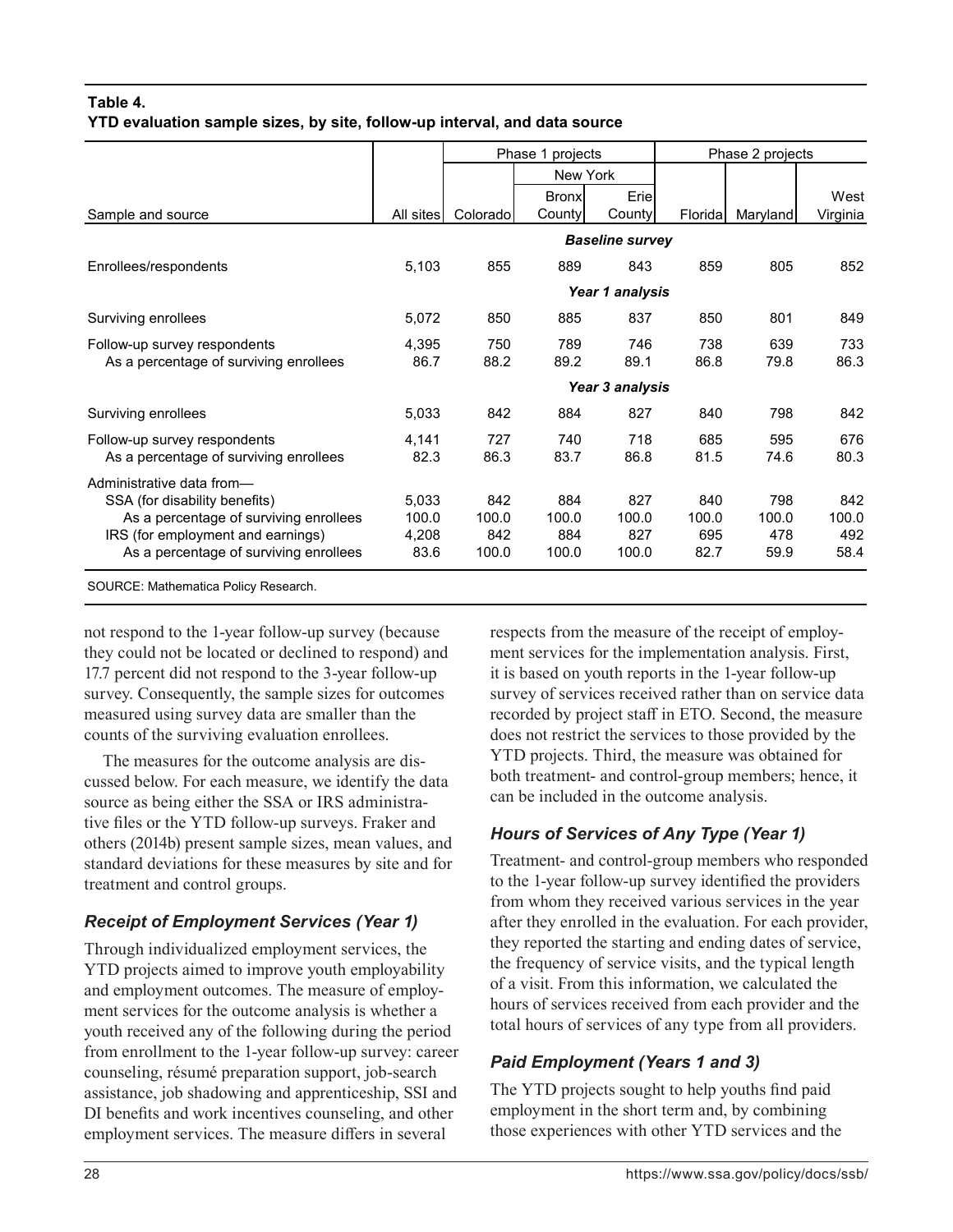associated program waivers, to improve their paidemployment outcomes in the longer term. The evaluation's surveys provided measures of paid employment at any time between enrollment in the study and the 1-year follow-up and at any time during the year preceding the 3-year follow-up. IRS administrative files provided a measure of paid employment in the third calendar year following enrollment in the evaluation. The findings reported here treat paid employment in the year following enrollment as a service measure rather than as an outcome measure, as assistance in obtaining paid employment was a core component of the YTD program model. By contrast, paid employment in the third year following enrollment is treated as an outcome measure because YTD services typically lasted for only 12 to 18 months.

### *Earnings from Employment (Year 3)*

The outcome analysis drew on two data sources for measures of annual earnings from employment. First, a survey-based measure captured earnings during the year preceding the 3-year follow-up survey reported by the enrolled youth. Youths reported jobs held, usual hours worked, and wage rates. Second, IRS files provided a measure of earnings during the third calendar year following enrollment in the evaluation. In principle, the survey-based measure should be more comprehensive than the IRS-based measure because it includes earnings from informal jobs for which employers did not report employee earnings to the IRS. On the other hand, the survey-based measure is subject to respondent recall error, whereas the IRSbased measure is not.

### *Disability Benefit Amount (Year 3)*

Even though SSA expected that the YTD projects would reduce dependency on disability benefits in the long term, it had no expectation that the projects would achieve that objective during the YTD evaluation's 3-year follow-up period. The YTD waivers enabled youths receiving YTD services to (a) retain more of their benefits if they were working and (b) delay the effectuation of negative disability redeterminations. The waivers remained in effect for a YTD participant for 4 years after enrollment in the evaluation or until the youth reached age 22, whichever came later (SSA 2008). Because of the waivers, the YTD projects likely would increase the amount of benefits received by treatment-group youths during the evaluation's limited follow-up period. The outcome of interest is the total amount of SSI and DI benefits (as recorded in SSA

program files) received in the third year following enrollment in the evaluation—in other words, the total amount of benefits received in months 25 through 36, where month 1 is the enrollment month.

### *Total Income (Year 3)*

The YTD initiative was expected to improve youths' income by increasing their earnings from employment and providing them with waivers that allowed them to retain more of their benefits than would otherwise have been possible as their earnings increased. Thus, one of the important outcome measures to be analyzed was the total income received by youths from earnings and disability benefits in the third year following enrollment. This measure is the sum of yearly earnings as reported in the 3-year follow-up survey and total benefits received in the third year following enrollment as recorded in SSA program files.

### *Contact with the Justice System (Year 3)*

None of the YTD project sites provided services specifically designed to reduce youth contact with the justice system. Nevertheless, by counseling participants (and, in some cases, their parents), engaging them in positive activities, assisting them with staying in school, and increasing their incomes, the projects might have reduced the likelihood of justice-system contact. In the outcome analysis, the measure of such contact was whether a youth reported an arrest or a charge of delinquency or criminal activity in the year preceding the 3-year follow-up survey.

### *Analytical Methods*

When well-executed, random assignment ensures that comparing mean values of outcomes between treatment and control cases yields unbiased estimates of intervention effects. However, we used multivariate statistical models to improve the precision of our estimates. These models also allowed us to control for chance differences in baseline characteristics between treatment- and control-group members that could be correlated with outcome measures. We used ordinary least squares regression models to analyze continuous outcome measures and logistic regressions for binary outcomes. (Hereafter, we may use the term "regression models" to refer to models of both types.) The independent variables in the regression models were measures of age, race, sex, education, health, employment, expectations, family resources, and disability benefits from the evaluation's baseline survey or SSA files. The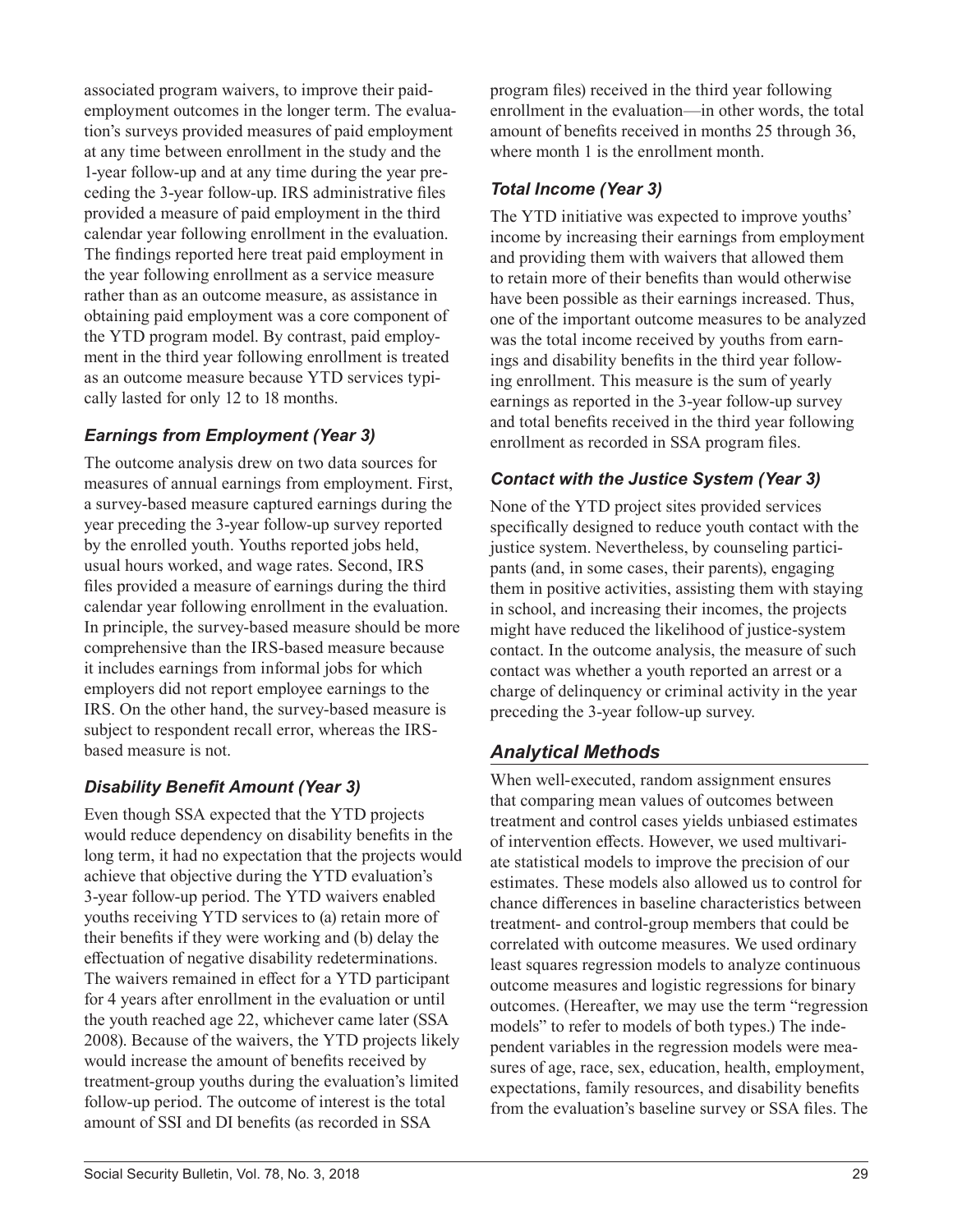models also included an independent variable indicating whether a youth had been assigned to a control group or a treatment group. The regression coefficient on this independent variable is the estimated effect of the YTD project on the outcome measure. Fraker and others (2014b) provide detailed specifications of the regression models by site.

For all outcomes based on the evaluation's 1-year and 3-year follow-up surveys, we used weights in our regression models to account for survey nonresponse. To calculate the weights, we used logistic models to estimate the propensity of a surviving evaluation enrollee to respond to a survey as a function of his or her baseline characteristics. The surviving-enrollee response rates to the 1-year and 3-year follow-up surveys were 86.7 percent and 82.3 percent, respectively (Table 4). Treatment-group youths were slightly more likely than were control-group youths to respond to the surveys (not shown). The response rate differentials between the two groups for the 1-year and 3-year follow-up surveys were 2.2 percentage points and 3.3 percentage points, respectively.

All YTD participants (specifically, treatmentgroup youths who signed—or whose legal guardians signed—forms stating that they agreed to receive project services) were included in the implementation analysis of the receipt of services from the YTD projects. We used simple descriptive statistics to analyze the implementation analysis' four measures: receipt (yes or no) of YTD services of any type and of YTD employment-promoting services in particular; and hours of services in those two categories.

#### *Analysis Results*

In this section, we present results pertaining to both the receipt of services and the effects of the YTD projects on outcomes in the third year following enrollment.

#### *Receipt of Services*

Treatment-group youths in the YTD evaluation were more likely than their control-group counterparts to receive employment services; however, the extent of those services varied considerably across the project sites. We used two data sources and two analytical methods to investigate differences in the receipt of services. First, we used data from the evaluation's 1-year follow-up survey, in conjunction with the evaluation's RCT design, to assess whether the projects had positive effects on the receipt of employment services from any source (not just from the YTD projects) and

on paid employment in the year following enrollment in the evaluation. Second, we used data entered by project staff into ETO to document the receipt of YTD services by the youths in the treatment groups who had agreed to participate in the projects. The latter data permitted a descriptive analysis not based on the RCT design. Among the participants who received YTD services, we analyzed the depth of those services, as measured in hours. Given that the data sources and methods for the two analyses differed, we had no reason to expect the results to be fully consistent.

Table 5 shows that all of the YTD projects had positive and statistically significant ( $p < 0.01$ ) effects on youths' receipt of employment services from any source. Roughly two-thirds of treatment-group youths received employment services, with some variation among locations. The regression-adjusted difference in the receipt of employment services between treatment cases and control cases ranges from about 12 percentage points in Colorado and Florida to 30 percentage points in West Virginia. With the exception of Erie County, the YTD sites had no statistically significant effects on the total number of hours of services of any type. The pattern of results for those two measures indicates that five of the sites shifted the composition of all services received toward a concentration on employment services with no net increase in the total number of hours of services. Apparently, treatment-group youths substituted participation in the YTD projects, with their focus on employment services, for participation in more eclectic non-YTD services.

In the YTD program model, job placement or assistance in finding paid work is the most fundamental employment service. Among all treatmentgroup members, the rate of paid employment in the year following enrollment—as measured by the evaluation's 1-year follow-up survey—ranged from 23 percent in Florida to 53 percent in Maryland. The YTD projects in Bronx County and Florida had positive effects of about 9 percentage points on paid employment and the West Virginia project's effect was 19 percentage points; all three were statistically significant ( $p < 0.01$ ). The other YTD projects had no statistically significant effects on paid employment in the year following enrollment.<sup>7</sup>

Almost all YTD participants received some YTD services, according to data entered into ETO by project staff; however, the extent of the services varied greatly across the project sites. Table 6 shows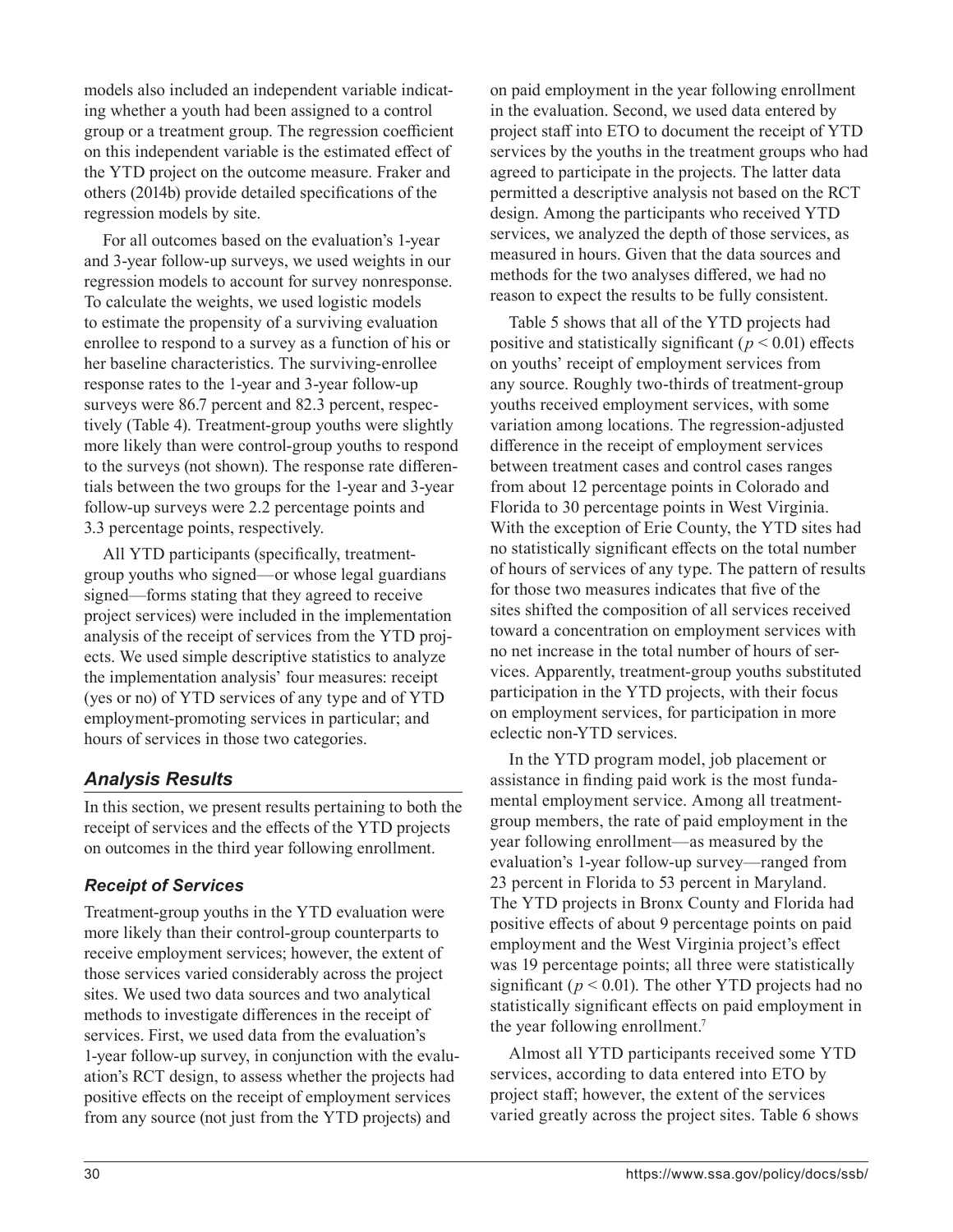#### **Table 5. YTD results in the first year after enrollment in the evaluation: All responding enrollees, by site**

|                                                             | Treatment-group              | Regression-adjusted results |              |
|-------------------------------------------------------------|------------------------------|-----------------------------|--------------|
| Site and measure                                            | unadjusted mean <sup>a</sup> | Effect of YTD project       | $p$ -value   |
|                                                             |                              | <b>Phase 1 projects</b>     |              |
| Colorado                                                    |                              |                             |              |
| Receipt of employment services <sup>b</sup> (%)             | 61.7                         | 12.4                        | 0.00         |
| Hours of services of any type b                             | 356.1                        | $-21.8$                     | 0.63         |
| Paid employment (%)<br>Sample size                          | 34.4                         | 1.3<br>750                  | 0.67         |
|                                                             |                              |                             |              |
| New York<br><b>Bronx County</b>                             |                              |                             |              |
| Receipt of employment services <sup>b</sup> (%)             | 68.0                         | 16.2                        | 0.00         |
| Hours of services of any type b                             | 370.8                        | 144.4                       | 0.28         |
| Paid employment (%)                                         | 30.5                         | 9.0                         | 0.00         |
| Sample size                                                 |                              | 789                         |              |
| <b>Erie County</b>                                          |                              |                             |              |
| Receipt of employment services <sup>b</sup> (%)             | 66.3                         | 13.7                        | 0.00         |
| Hours of services of any type b<br>Paid employment (%)      | 445.7<br>43.6                | 124.5<br>2.9                | 0.00<br>0.39 |
| Sample size                                                 |                              | 746                         |              |
|                                                             |                              | <b>Phase 2 projects</b>     |              |
| Florida                                                     |                              |                             |              |
| Receipt of employment services <sup>b</sup> (%)             | 58.2                         | 12.5                        | 0.00         |
| Hours of services of any type b                             | 316.8                        | $-1.5$                      | 0.97         |
| Paid employment (%)                                         | 22.8                         | 9.4                         | 0.00         |
| Sample size                                                 |                              | 738                         |              |
| Maryland<br>Receipt of employment services <sup>b</sup> (%) |                              |                             |              |
| Hours of services of any type b                             | 76.0<br>196.2                | 22.0<br>27.4                | 0.00<br>0.38 |
| Paid employment (%)                                         | 53.4                         | $-4.2$                      | 0.29         |
| Sample size                                                 |                              | 639                         |              |
| West Virginia                                               |                              |                             |              |
| Receipt of employment services <sup>b</sup> (%)             | 63.6                         | 29.8                        | 0.00         |
| Hours of services of any type b<br>Paid employment (%)      | 242.9<br>42.7                | $-16.2$<br>19.1             | 0.70<br>0.00 |
| Sample size                                                 |                              | 733                         |              |
|                                                             |                              |                             |              |

SOURCE: Authors' calculations based on the YTD follow-up survey.

NOTE: Sample sizes are the numbers of survey respondents. Effective sample sizes for certain outcomes may be smaller because of survey item nonresponse. Data were weighted to correct for survey nonresponse.

a. The control-group mean can be calculated by subtracting the project effect from the treatment-group mean.

b. Services from any source (YTD or other).

that at least 96 percent of the participants in each site received some type of YTD service. Viewed from the opposite perspective, less than 4 percent of participants were "no shows"—those who had formally agreed to participate but never made themselves available to receive YTD services. At one extreme, participants in the Colorado project

received an average of only 7 hours of YTD services of any type, whereas participants in the Bronx County project received an average of 43 hours of services. The extent of YTD services of any type was generally higher for participants in the phase 2 projects, averaging about 30 hours. The receipt of employment-specific YTD services was less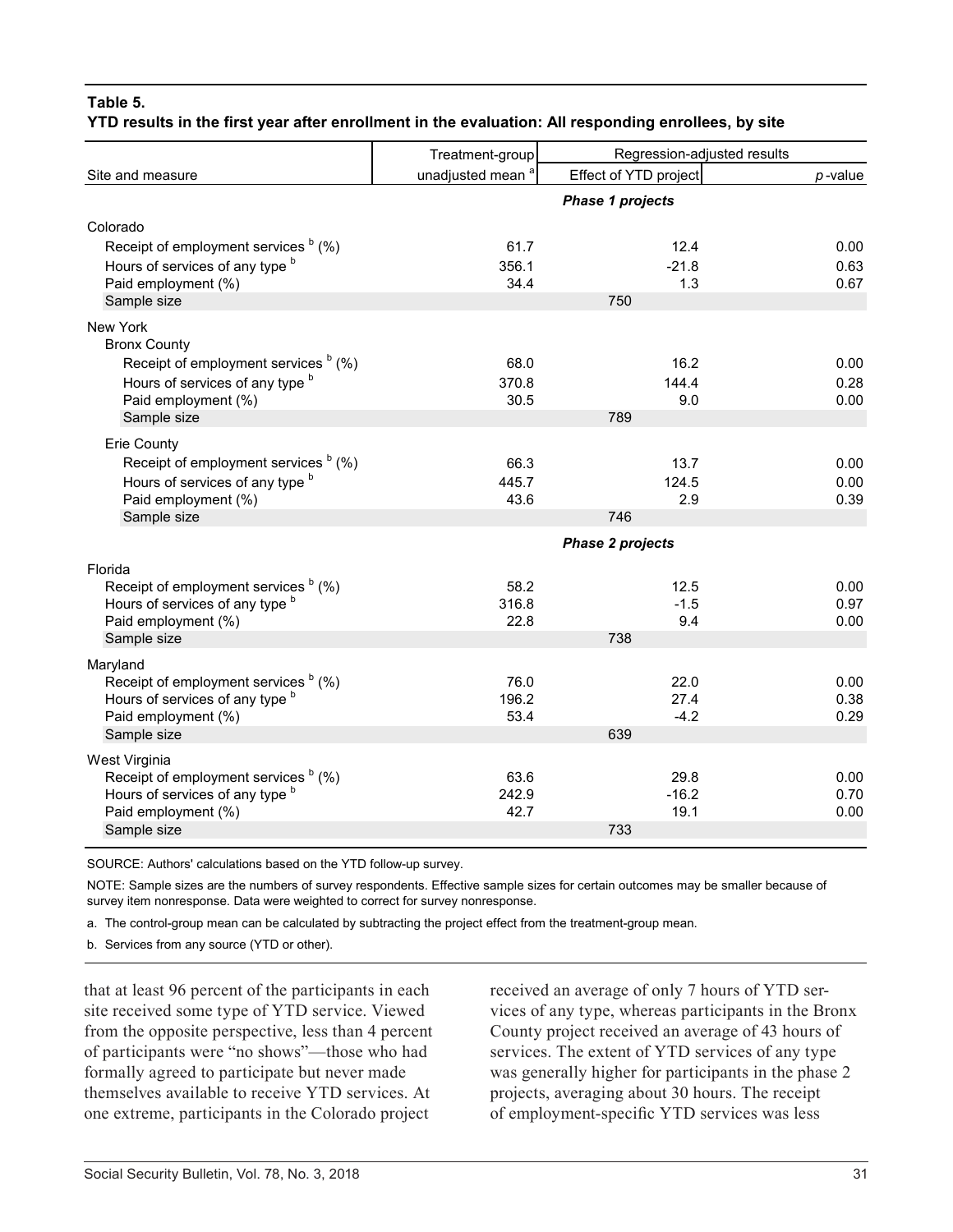#### **Table 6.**

| Site and type of YTD service                                                                                       | Percentage receiving service                    | Average hours of services <sup>a</sup> |
|--------------------------------------------------------------------------------------------------------------------|-------------------------------------------------|----------------------------------------|
|                                                                                                                    | <b>Phase 1 projects</b>                         |                                        |
| Colorado<br>Any type of YTD service<br><b>YTD employment services</b><br>Sample size                               | 96.3<br>54.4<br>401                             | 7.1<br>4.0                             |
| <b>New York</b><br><b>Bronx County</b><br>Any type of YTD service<br><b>YTD employment services</b><br>Sample size | 100.0<br>91.7<br>387                            | 42.8<br>20.7                           |
| <b>Erie County</b><br>Any type of YTD service<br><b>YTD employment services</b><br>Sample size                     | 98.4<br>85.0<br>380                             | 12.7<br>5.8                            |
| Florida<br>Any type of YTD service<br><b>YTD employment services</b><br>Sample size                                | <b>Phase 2 projects</b><br>100.0<br>99.0<br>388 | 28.5<br>13.9                           |
| Maryland<br>Any type of YTD service<br><b>YTD employment services</b><br>Sample size                               | 99.5<br>99.5<br>374                             | 28.3<br>10.2                           |
| West Virginia<br>Any type of YTD service<br><b>YTD employment services</b><br>Sample size                          | 100.0<br>96.4<br>388                            | 33.7<br>23.6                           |

**Prevalence and extent of YTD services received in the first year of the evaluation: Participants only, by site**

SOURCE: Authors' calculations based on project management information systems.

NOTE: Sample sizes are the numbers of treatment-group youths who consented (or whose legal guardians consented for them) to participate in the YTD projects. Some of the participants never made themselves available to receive project services.

a. Calculated based on participants who actually received the services.

consistent across the projects and was higher in the phase 2 sites. Only 54 percent of participants in the Colorado project received YTD employment services, compared with 85 percent of participants in Erie County and more than 90 percent of participants in the other four projects. Among participants who did receive YTD employment services, the extent of those services varied greatly across the projects, with average amounts ranging from 4 hours in Colorado and 6 hours in Erie County to 21 hours in Bronx County and 24 hours in West Virginia.

In summary, all of the YTD projects increased the likelihood that youths who enrolled in the evaluation received employment services from any source, but

only the projects in Bronx County, Florida, and West Virginia increased the likelihood that enrollees had paid work experiences within a year of enrollment. Participants in those three projects, along with participants at the Maryland site, had high rates of receipt of YTD employment services, and the number of hours of those services was high relative to the hours of employment services received by participants in the other two projects.

#### *Outcomes in the Third Year after Enrollment*

The phase 2 YTD projects generally had statistically significant effects on more outcome measures in the third year after enrollment than did the phase 1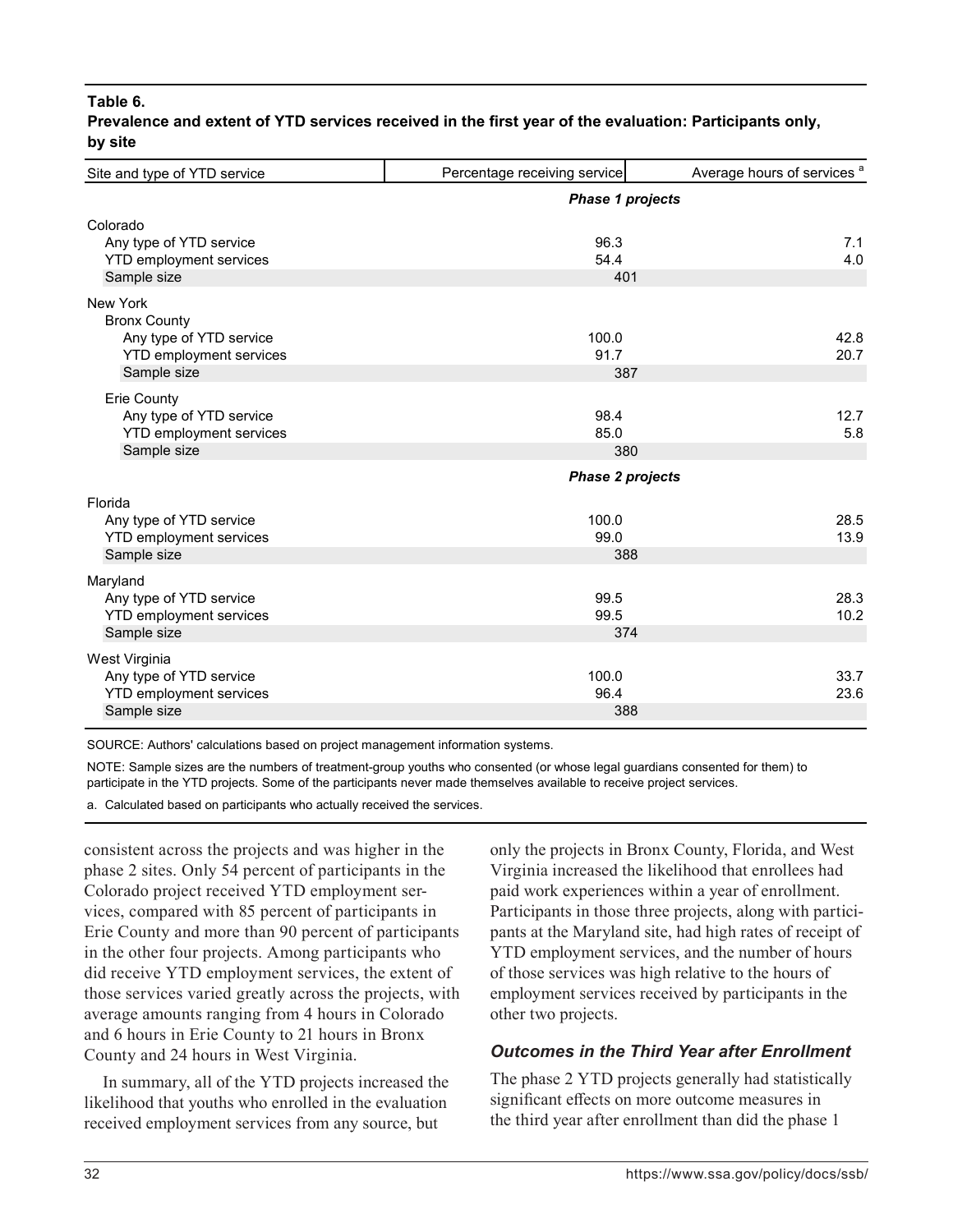projects. This finding is broadly consistent with the finding, noted above, that two of the three phase 2 projects had positive effects on paid employment in the year after enrollment, compared with just one of the three phase 1 projects. In addition, the phase 2 projects generally delivered more employment services and more services of any type.

Table 7 shows year-3 outcomes for the phase 1 projects. Only the Erie County project had a positive and statistically significant effect on paid employment. It had a positive effect on the employment rate of 8 percentage points ( $p < 0.05$ ), as measured by the evaluation's 3-year follow-up survey. Our analysis of the survey data also found that the Erie County

project increased mean earnings by \$521; however, that estimated effect is just short of being statistically significant at the 0.10 level. Table 7 provides no evidence that the Bronx County and Colorado projects had any effects on employment and earnings in the third year.

Both of the New York YTD projects had positive and statistically significant effects on the amount of disability benefits received by evaluation enrollees in the third year and, consequently, on their incomes. The average total income (earnings plus benefits) received in the third year by treatment-group members relative to control-group members was higher by \$1,729 in Bronx County and by \$1,106 in Erie County (in both

#### **Table 7.**

|  |  |  | YTD outcomes in phase 1 sites in the third year after enrollment in the evaluation |  |
|--|--|--|------------------------------------------------------------------------------------|--|
|  |  |  |                                                                                    |  |

|                                                     | Treatment-group              | Regression-adjusted results        |            |
|-----------------------------------------------------|------------------------------|------------------------------------|------------|
| Site, outcome, and data source                      | unadjusted mean <sup>a</sup> | Effect of YTD project <sup>b</sup> | $p$ -value |
| Colorado                                            |                              |                                    |            |
| Percentage with paid employment                     |                              |                                    |            |
| 3-year follow-up survey                             | 37.9                         | 0.2                                | 0.96       |
| <b>IRS</b>                                          | 36.7                         | 1.1                                | 0.73       |
| Annual earnings from employment (\$)                |                              |                                    |            |
| 3-year follow-up survey                             | 1,988                        | $-94$                              | 0.76       |
| <b>IRS</b>                                          | 1,793                        | 74                                 | 0.80       |
| Annual disability benefit amount (\$)               |                              |                                    |            |
| <b>SSA</b>                                          | 6,841                        | 287                                | 0.16       |
| Youth's total annual income (\$)                    |                              |                                    |            |
| 3-year follow-up survey and SSA                     | 8,863                        | 82                                 | 0.80       |
| Percentage arrested or charged                      |                              |                                    |            |
| 3-year follow-up survey                             | 4.0                          | 2.8                                | 0.05       |
| Sample size<br>3-year follow-up survey              |                              | 727                                |            |
| IRS and SSA                                         |                              | 842                                |            |
|                                                     |                              |                                    |            |
| New York                                            |                              |                                    |            |
| <b>Bronx County</b>                                 |                              |                                    |            |
| Percentage with paid employment                     |                              |                                    |            |
| 3-year follow-up survey                             | 32.7                         | $-0.1$                             | 0.98       |
| <b>IRS</b>                                          | 34.5                         | 0.8                                | 0.79       |
| Annual earnings from employment (\$)                |                              |                                    |            |
| 3-year follow-up survey                             | 1,002                        | 25                                 | 0.89       |
| <b>IRS</b>                                          | 1,094                        | $-291$                             | 0.20       |
| Annual disability benefit amount (\$)<br><b>SSA</b> |                              |                                    | 0.00       |
| Youth's total annual income (\$)                    | 6,277                        | 1,528                              |            |
| 3-year follow-up survey and SSA                     | 7,497                        | 1,729                              | 0.00       |
| Percentage arrested or charged                      |                              |                                    |            |
| 3-year follow-up survey                             | 4.0                          | $-3.8$                             | 0.03       |
| Sample size                                         |                              |                                    |            |
| 3-year follow-up survey                             |                              | 740                                |            |
| IRS and SSA                                         |                              | 884                                |            |
|                                                     |                              |                                    |            |

(Continued)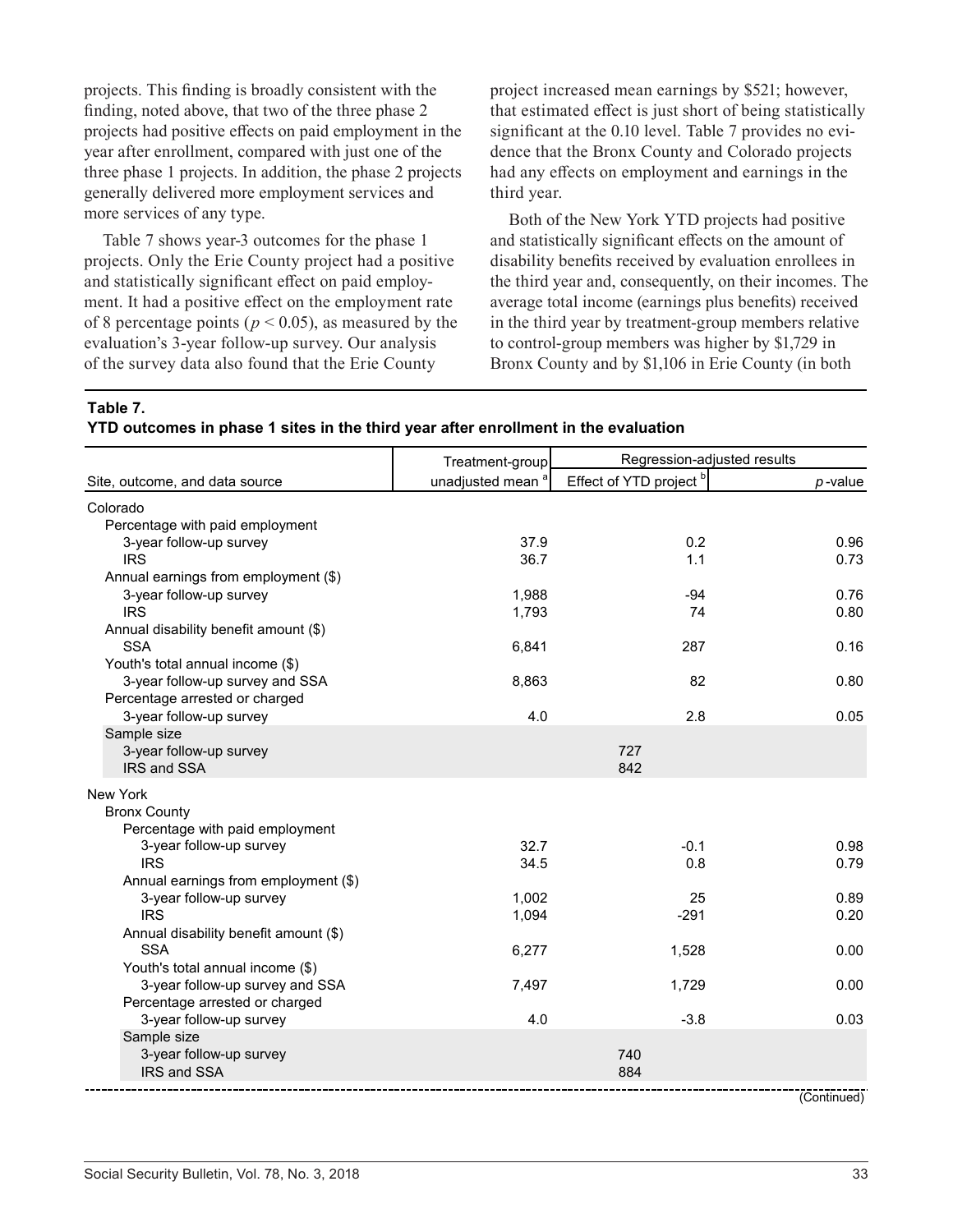#### **Table 7. YTD outcomes in phase 1 sites in the third year after enrollment in the evaluation—***Continued*

|                                       | Treatment-group              | Regression-adjusted results |            |
|---------------------------------------|------------------------------|-----------------------------|------------|
| Site, outcome, and data source        | unadjusted mean <sup>a</sup> | Effect of YTD project bl    | $p$ -value |
| New York (cont.)                      |                              |                             |            |
| Erie County                           |                              |                             |            |
| Percentage with paid employment       |                              |                             |            |
| 3-year follow-up survey               | 45.0                         | 7.7                         | 0.03       |
| <b>IRS</b>                            | 39.0                         | 1.0                         | 0.75       |
| Annual earnings from employment (\$)  |                              |                             |            |
| 3-year follow-up survey               | 2,462                        | 521                         | 0.11       |
| <b>IRS</b>                            | 2,217                        | 215                         | 0.50       |
| Annual disability benefit amount (\$) |                              |                             |            |
| <b>SSA</b>                            | 7,280                        | 618                         | 0.01       |
| Youth's total annual income (\$)      |                              |                             |            |
| 3-year follow-up survey and SSA       | 9,865                        | 1,106                       | 0.00       |
| Percentage arrested or charged        |                              |                             |            |
| 3-year follow-up survey               | 3.9                          | $-0.6$                      | 0.72       |
| Sample size                           |                              |                             |            |
| 3-year follow-up survey               |                              | 718                         |            |
| <b>IRS and SSA</b>                    |                              | 827                         |            |

SOURCES: Authors' calculations based on the YTD follow-up survey and SSA and IRS administrative records.

NOTE: Survey sample sizes are the numbers of respondents. Effective sample sizes for certain outcomes may be smaller because of survey item nonresponse. Data were weighted to correct for survey nonresponse.

a. The control-group mean can be calculated by subtracting the project effect from the treatment-group mean.

b. Differences are shown in either percentage points or dollars, as applicable.

cases,  $p < 0.01$ ). In Bronx County, the effect on total income was almost entirely due to the YTD project's positive and statistically significant effect on the disability benefit amount ( $p < 0.01$ ). In Erie County, the effect on total income was the joint product of a statistically significant positive effect on the disability benefit amount ( $p < 0.05$ ) and the previously noted positive but statistically insignificant effect on the survey-based measure of earnings.

The Bronx County project reduced youths' contact with the justice system in the third year after enrollment. Treatment-group members in that site were 3.8 percentage points less likely than were controlgroup members to have been arrested or charged with delinquency or criminal activity ( $p < 0.05$ ). Like the other YTD projects, the Bronx County site did not provide services explicitly designed to reduce criminal activity; however, it is possible that the general counseling provided to youths and parents, combined with the project's positive effect on youth income, contributed to the favorable result. By contrast, treatment-group members in Colorado were 2.8 percentage points more likely to have been arrested or charged than their

control-group counterparts were  $(p < 0.10)$ . It is unclear which of the features of the Colorado project accounted for this unexpected result.

Table 8 shows that the phase 2 projects had statistically significant effects on a greater number of year-3 outcome measures than did the phase 1 projects, particularly in the case of the Florida site. That project had a positive and statistically significant effect of about 7 percentage points on paid employment when measured either with the evaluation's year-3 follow-up survey ( $p < 0.05$ ) or with IRS records ( $p < 0.10$ ). It also had a statistically significant positive effect of \$615 on the survey-based measure of earnings in the third year ( $p < 0.05$ ). That result, combined with a statistically significant positive effect on the disability benefit amount  $(p < 0.01)$ , resulted in a statistically significant positive effect of \$1,246 on total income ( $p < 0.01$ ) in the third year after enrollment. The positive effect on income may have contributed to the project's statistically significant negative effect of 2.7 percentage points on the proportion of evaluation enrollees arrested or charged with delinquency or criminal activity in the third year ( $p < 0.05$ ). Neither the Florida site nor any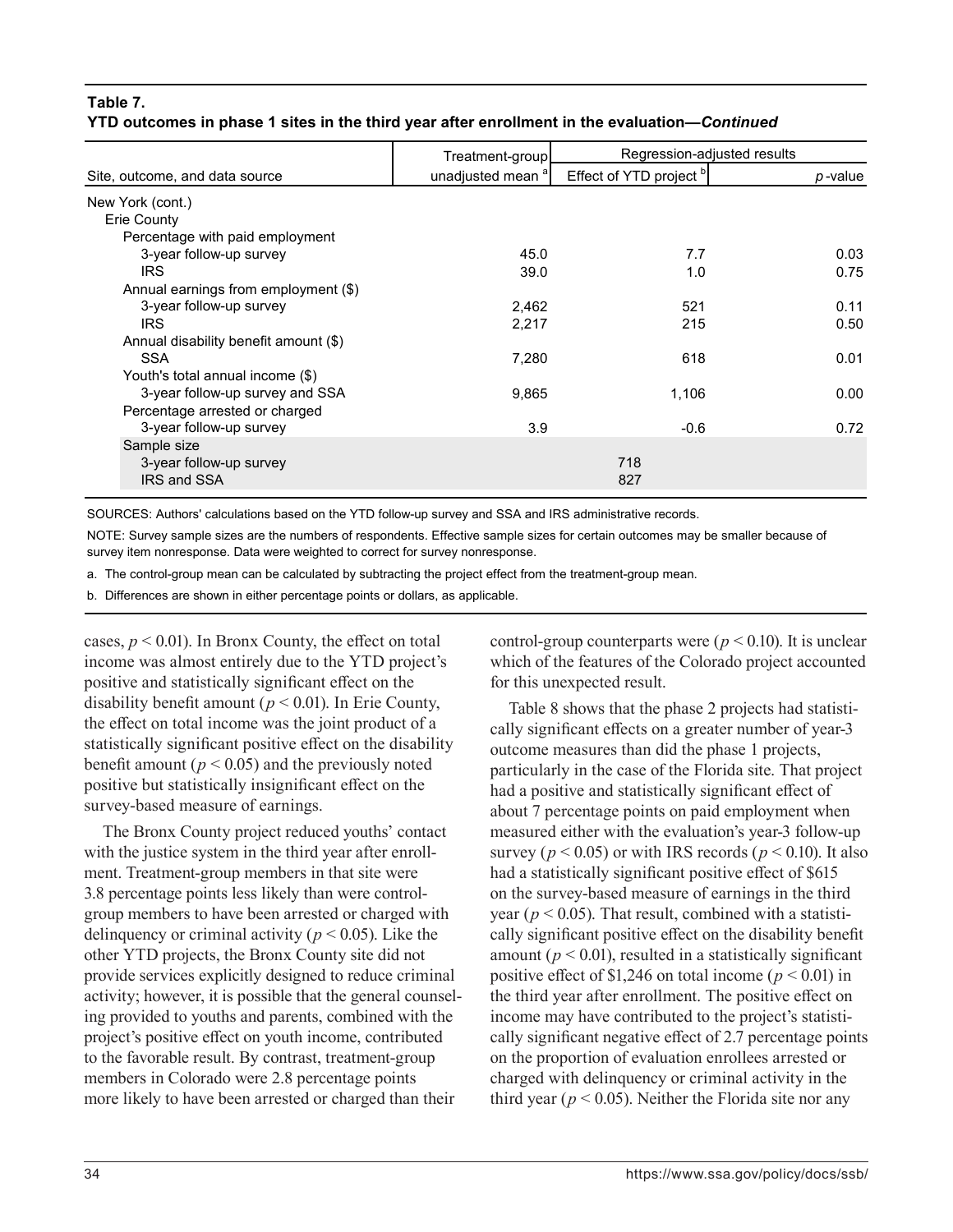of the other YTD projects provided services explicitly designed to reduce criminal activity.

The Maryland YTD project had no effect on paid employment in the third year after enrollment; however, it did have a statistically significant positive effect of \$1,162 on the survey-based measure of earnings ( $p < 0.10$ ). The effect on earnings was the dominant factor behind that project's positive and statistically significant effect of \$1,382 on total income  $(p < 0.05)$ , as was expected because only one-fifth of the youths at this site were receiving disability benefits when they enrolled in the evaluation.

The YTD project in West Virginia had a positive and statistically significant effect of 8 percentage points on paid employment in the third year after enrollment, based on IRS data (*p* < 0.10). The estimated effect on paid employment based on data from the 3-year follow-up survey just missed the 0.10 threshold for statistical significance. The West Virginia project increased total income in the third year by a statistically significant \$1,010 ( $p < 0.01$ ), primarily because of its statistically significant positive effect of \$748 on the disability benefit amount  $(p < 0.01)$ .

**Table 8.** 

|                                                     | Treatment-group              | Regression-adjusted results |              |
|-----------------------------------------------------|------------------------------|-----------------------------|--------------|
| Site, outcome, and data source                      | unadjusted mean <sup>a</sup> | Effect of YTD project b     | $p$ -value   |
| Florida<br>Percentage with paid employment          |                              |                             |              |
| 3-year follow-up survey                             | 32.7                         | 7.8                         | 0.02         |
| <b>IRS</b>                                          | 36.4                         | 6.5                         | 0.05         |
| Annual earnings from employment (\$)                |                              |                             |              |
| 3-year follow-up survey<br><b>IRS</b>               | 1,834<br>2,386               | 615<br>282                  | 0.04<br>0.46 |
| Annual disability benefit amount (\$)               |                              |                             |              |
| <b>SSA</b>                                          | 5,340                        | 698                         | 0.00         |
| Youth's total annual income (\$)                    |                              |                             |              |
| 3-year follow-up survey and SSA                     | 7,414                        | 1,246                       | 0.00         |
| Percentage arrested or charged                      |                              |                             |              |
| 3-year follow-up survey                             | 0.5                          | $-2.7$                      | 0.01         |
| Sample size                                         |                              | 685                         |              |
| 3-year follow-up survey<br><b>IRS</b>               |                              | 695                         |              |
| <b>SSA</b>                                          |                              | 840                         |              |
| Maryland                                            |                              |                             |              |
| Percentage with paid employment                     |                              |                             |              |
| 3-year follow-up survey                             | 69.4                         | 3.6                         | 0.35         |
| <b>IRS</b>                                          | 61.8                         | $-4.1$                      | 0.34         |
| Annual earnings from employment (\$)                |                              |                             |              |
| 3-year follow-up survey                             | 6,823                        | 1,162                       | 0.06         |
| <b>IRS</b>                                          | 4,534                        | 47                          | 0.93         |
| Annual disability benefit amount (\$)<br><b>SSA</b> | 1,625                        | 229                         | 0.24         |
| Youth's total annual income (\$)                    |                              |                             |              |
| 3-year follow-up survey and SSA                     | 8,682                        | 1,382                       | 0.02         |
| Percentage arrested or charged                      |                              |                             |              |
| 3-year follow-up survey                             | 5.2                          | $-1.5$                      | 0.46         |
| Sample size                                         |                              |                             |              |
| 3-year follow-up survey<br><b>IRS</b>               |                              | 595<br>478                  |              |
| <b>SSA</b>                                          |                              | 798                         |              |
|                                                     |                              |                             |              |

(Continued)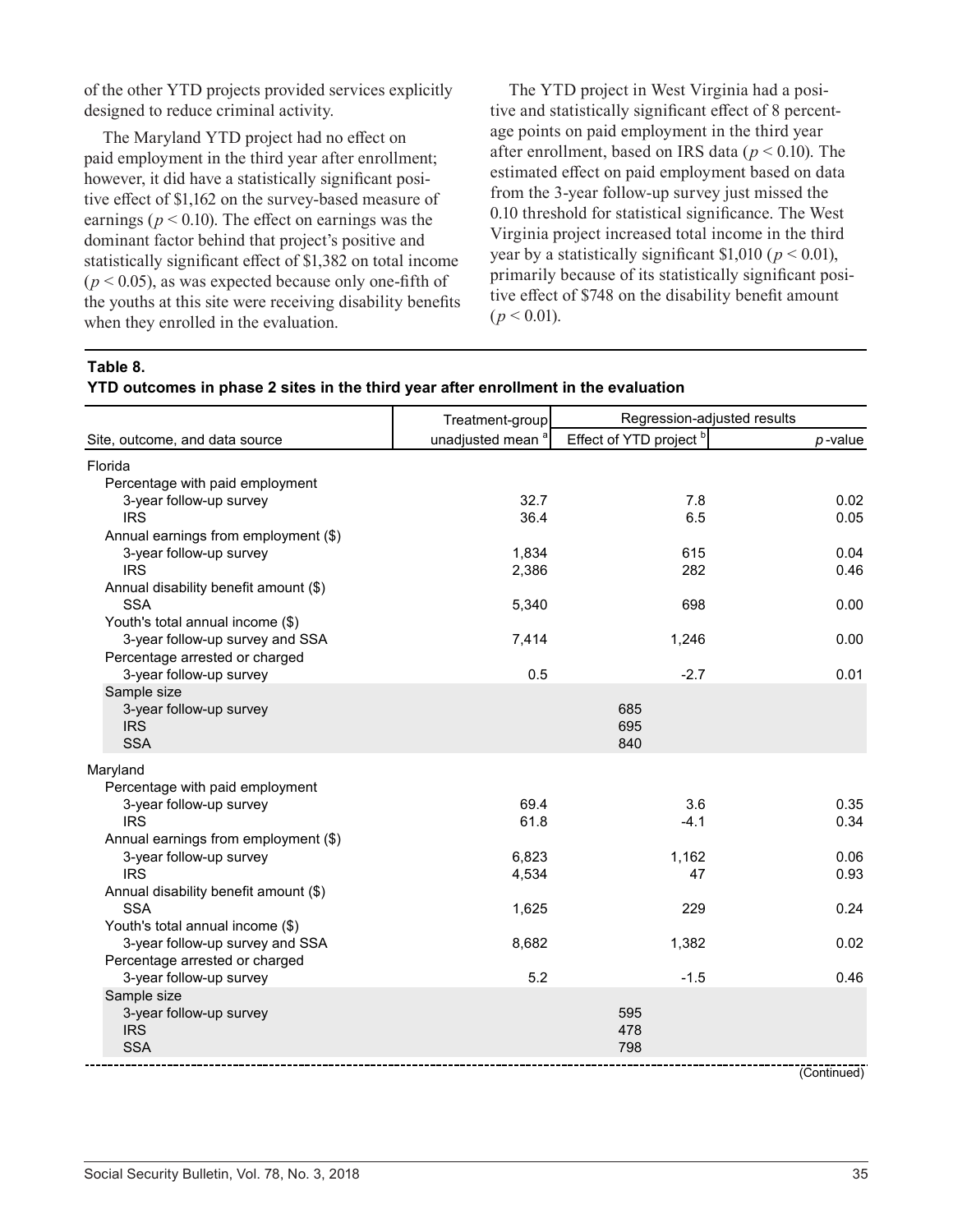#### **Table 8. YTD outcomes in phase 2 sites in the third year after enrollment in the evaluation—***Continued*

|                                       | Treatment-group              | Regression-adjusted results |         |
|---------------------------------------|------------------------------|-----------------------------|---------|
| Site, outcome, and data source        | unadjusted mean <sup>a</sup> | Effect of YTD project bl    | p-value |
| West Virginia                         |                              |                             |         |
| Percentage with paid employment       |                              |                             |         |
| 3-year follow-up survey               | 35.7                         | 5.7                         | 0.11    |
| <b>IRS</b>                            | 36.2                         | 7.6                         | 0.06    |
| Annual earnings from employment (\$)  |                              |                             |         |
| 3-year follow-up survey               | 1,971                        | 241                         | 0.40    |
| <b>IRS</b>                            | 1,952                        | 172                         | 0.67    |
| Annual disability benefit amount (\$) |                              |                             |         |
| <b>SSA</b>                            | 6,278                        | 748                         | 0.00    |
| Youth's total annual income (\$)      |                              |                             |         |
| 3-year follow-up survey and SSA       | 8,405                        | 1,010                       | 0.00    |
| Percentage arrested or charged        |                              |                             |         |
| 3-year follow-up survey               | 3.9                          | $-0.8$                      | 0.66    |
| Sample size                           |                              |                             |         |
| 3-year follow-up survey               |                              | 676                         |         |
| <b>IRS</b>                            |                              | 492                         |         |
| <b>SSA</b>                            |                              | 842                         |         |

SOURCES: Authors' calculations based on the YTD follow-up survey and SSA and IRS administrative records.

NOTE: Survey sample sizes are the numbers of respondents. Effective sample sizes for certain outcomes may be smaller because of survey item nonresponse. Data were weighted to correct for survey nonresponse.

a. The control-group mean can be calculated by subtracting the project effect from the treatment-group mean.

b. Differences are shown in either percentage points or dollars, as applicable.

#### *Discussion*

In the first year after enrollment in the evaluation, the proportion of youths with disabilities who received employment-promoting services was greater for treatment-group members than for control-group members in all six project sites. However, only three projects—those in Erie County, Florida, and West Virginia—had positive and statistically significant effects on paid employment in the third postenrollment year. Findings on the receipt of services provide insight into the positive year-3 employment results for the Florida and West Virginia projects. In those two sites, YTD employment-service design and delivery led to higher proportions of treatment-group youths, relative to their control-group counterparts, having paid employment in the year after enrollment. In addition, the implementation analysis found that these two projects delivered employment services and services of all types to virtually all of their participants and that the services provided were extensive. The Florida project delivered an average of 14 hours of employment services and 29 hours of services of any type to each participating youth. This project was characterized by comprehensive technical assistance for frontline staff on the delivery of employment services and

by systematic quantitative monitoring of staff service efforts (Fraker and others 2018). The West Virginia project delivered an average of 34 hours of services of any type and 24 hours of employment services to each participating youth. That project placed special emphasis on delivering customized employment supports to youths in settings that were readily accessible, such as at the youth's workplace, school, or home (Cobb, Wittenburg, and Stepanczuk 2018).

The positive effect of the Erie County YTD project on the proportion of youths with paid employment in the third year after enrollment is surprising because that project provided participants with few hours of services and had no significant effect on employment in the first year after enrollment. Given the low intensity of services, we speculate that SSA's waivers for YTD may have contributed to the year-3 employment result.

The YTD project in Bronx County had no effect on employment in the third postenrollment year despite delivering a high average number of hours of services to participating youths and its positive effect on employment in the first postenrollment year. The Bronx County project was unique in two notable respects that help explain these seemingly contradictory findings. First, this project delivered almost all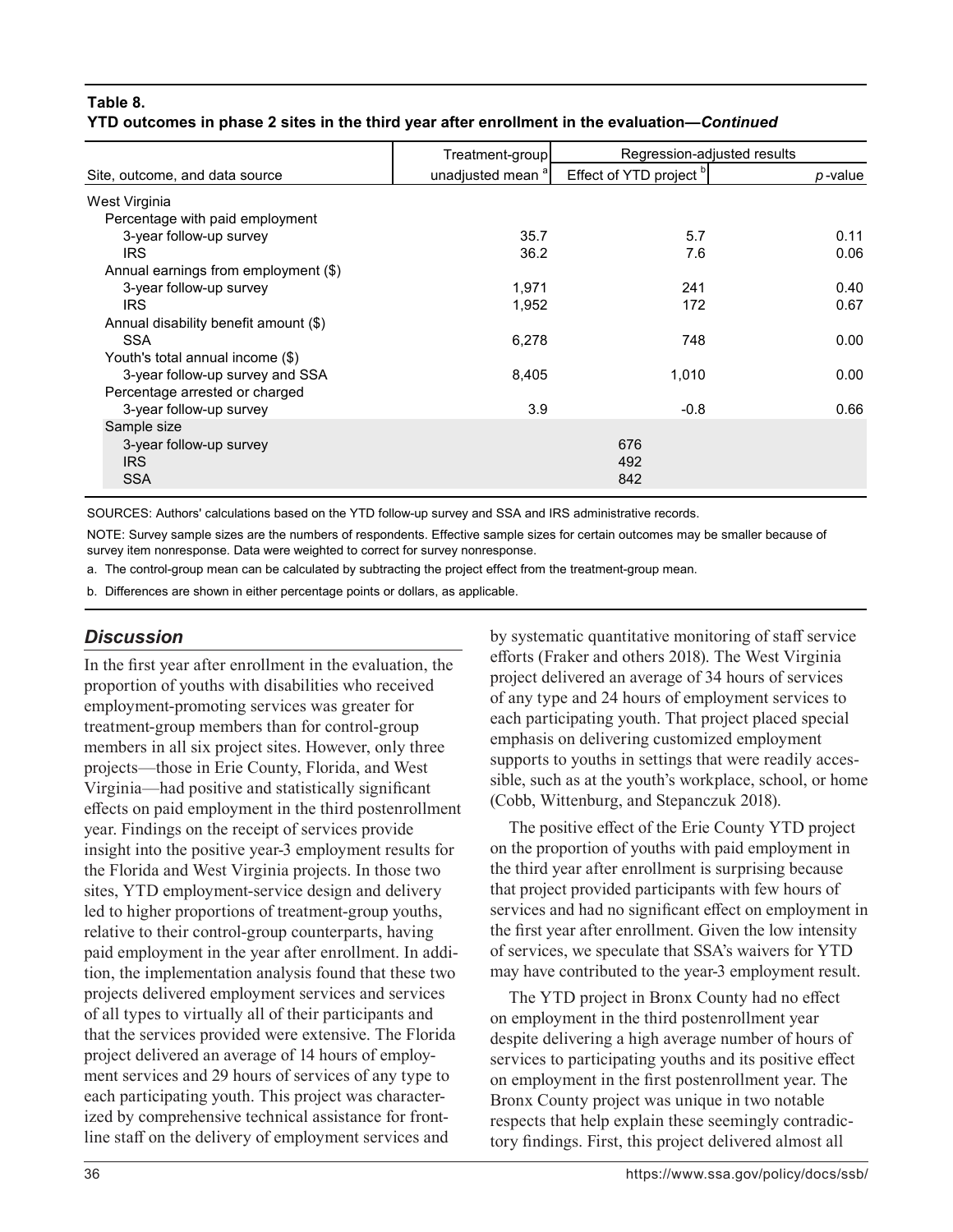of its services in workshops and other group activities rather than on an individual basis, as did the other five YTD projects. It is likely that an hour of services received in a group setting represents less intensive exposure than an hour of individualized services. Second, this project placed its participants in 7-week part-time jobs through an arrangement with New York City's Summer Youth Employment Program (SYEP). YTD participants placed in those jobs were paid by the project or SYEP, rather than by their nominal employers, which typically were units of the City University of New York, where the project was housed (Fraker and others 2011). Those work experiences may have been less effective at promoting subsequent employment than the more conventional jobs that the other YTD projects helped their participants to find.

The Maryland YTD project provided a substantial depth of services but had no effect on paid employment in either the first or third year after enrollment, although it did increase youths' earnings in the third year. The lack of positive employment results for this project may be explained by two factors. First, Maryland's was the only YTD site where the target population did not consist exclusively of SSI or DI beneficiaries. In fact, 79 percent of the Maryland evaluation enrollees were not beneficiaries and therefore may not have faced consistently significant barriers to employment. Second, the services available to control-group youths in that site were relatively strong. These two factors imply that many of the Maryland youths who enrolled in the evaluation may not have needed help in finding jobs; but those who did need assistance, even those in the control group, had access to relatively strong services. Consequently, youths in both groups achieved high rates of employment—in fact, the highest rates across all of the evaluation sites.

The YTD projects in Bronx County and Florida provided many hours of services to participants and achieved statistically significant negative (desirable) effects on youth arrests and charges of delinquency or criminal activity in the third year after enrollment in the evaluation. By contrast, the Colorado project provided few hours of services and had a significant positive (undesirable) effect on encounters with the justice system. We do not know what components of the projects generated these results, but we conclude that well-designed and well-implemented interventions providing substantial hours of services may be able to reduce contact with the justice system among youths with disabilities.

### *Limitations and Implications for Research*

The extent of the interventions, as measured by service hours, was uneven across the YTD projects. Consequently, fidelity to the YTD program model varied, especially between the phase 1 and phase 2 projects. It is therefore difficult to draw broad inferences from the findings across the sites. Further, relative to the phase 1 projects, the phase 2 projects received deeper technical assistance in delivering employment-related services. It is impossible to know whether the phase 1 projects would have generated more positive results if they had received and embraced deeper technical assistance designed to improve employment services. The fidelity of interventions to program models would be a useful area to examine in future research.

In a few instances, the evaluation failed to detect effects that were large enough to be policy-relevant. For example, in the West Virginia site, an estimated effect of 5.7 percentage points on the survey-based measure of paid employment in the third year  $(p = 0.11)$  just missed the 0.10 threshold for statistical significance. The evaluation was designed to have 80 percent power to detect effects of 7 percentage points on employment if based on data for all of a site's enrollees and of 8 percentage points if based on the survey respondents only (Rangarajan and others 2009). For effects smaller than the threshold for detection, the evaluation had an elevated risk of generating estimates that were not statistically significant.

SSA plans further analyses of the YTD evaluation enrollees to determine whether the projects' effects on employment, earnings, and program participation persist or change over time. This research will be based on SSA and IRS administrative data only, as the agency has no plans to conduct additional follow-up surveys of the enrollees. The research will include reestimating the year-3 effects on employment and earnings based on IRS data for 100 percent of the enrollees in the phase 2 sites. Recall that for the present analysis, the year-3 IRS data were unavailable for between 17 percent and 42 percent of the enrollees in those sites. Although there is no reason to expect that the point estimates based on the full data would differ from those presented in Table 8, they would likely have smaller standard errors because of the larger sample sizes. More importantly, the planned future analyses will produce estimates of project effects in periods more than 3 years after enrollment.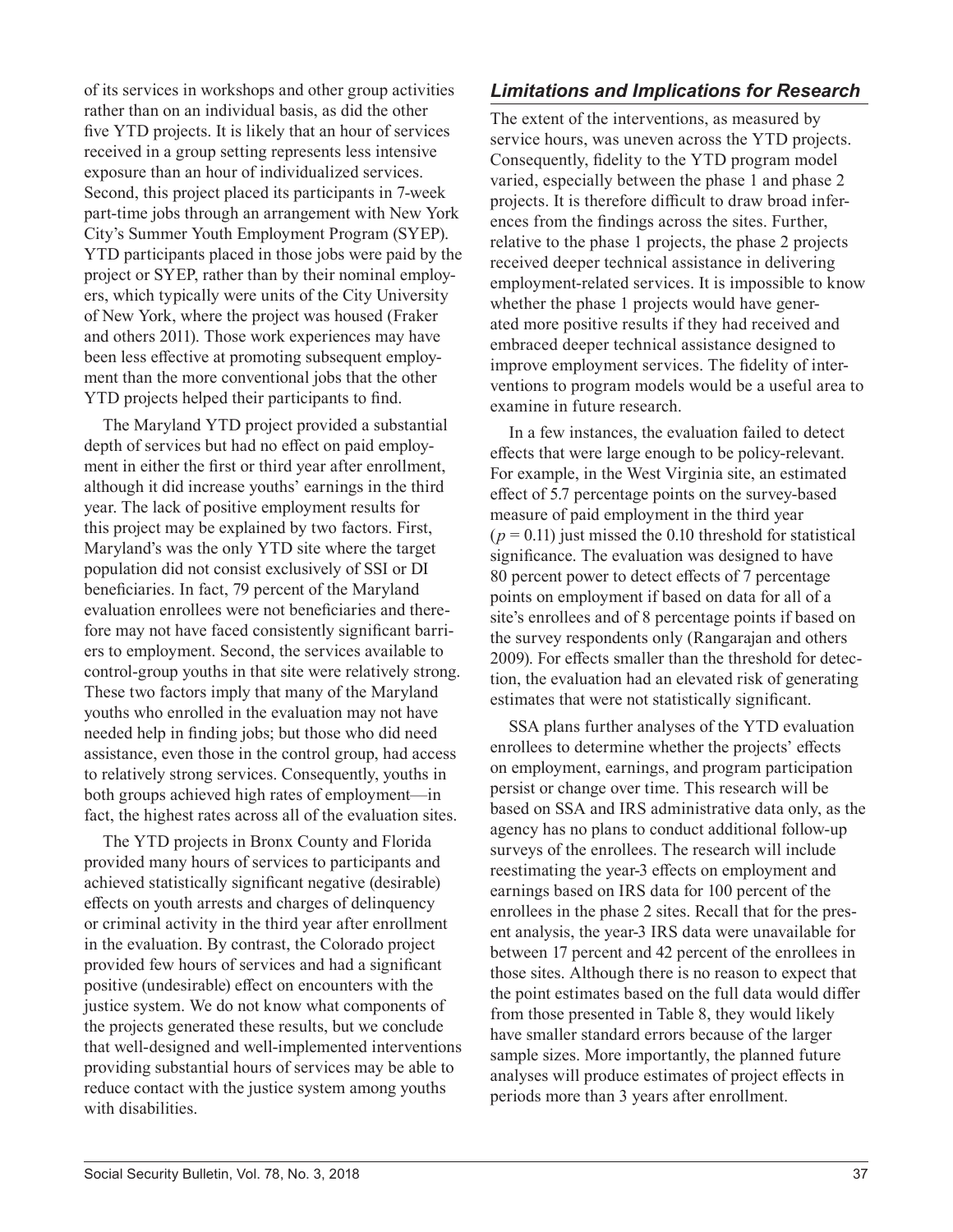The evaluation design did not enable us to disentangle the effects of SSA's YTD waivers from the effects of project services. However, we can make two observations about the waivers as implemented in the YTD evaluation. First, Mathematica survey staff and YTD project staff reported that the waivers were a strong inducement for youths to complete the baseline survey and enroll in the evaluation and, if assigned to the treatment group, to formally agree to participate in project services. Second, the presence of the waivers throughout the evaluation's 3-year follow-up period meant that any positive effects of the projects on youth earnings were unlikely to be manifested as negative effects (reductions) in disability benefits. This is because several of the waivers were designed to moderate the loss of benefits associated with increases in earnings. SSA's planned follow-up analyses (discussed above) will extend the period of study to years after the waivers expired and so should provide a clearer picture of the intervention's potential reduction of disability benefits. SSA might also consider conducting a demonstration of the effects of the YTD waivers in isolation, without any additional services except perhaps enhanced benefits counseling. Such a demonstration would be relatively simple and inexpensive to implement and evaluate.

The youths who enrolled in the YTD evaluation were volunteers who were not representative of all YTD-eligible youths in the project locations. More specifically, in the five sites where recipients of disability benefits constituted the YTD target population, those who enrolled in the evaluation were not representative of all youths receiving disability benefits. Hence, it would be inadvisable to infer from these findings the effects of a hypothetical YTD-like intervention that would be mandatory for all youths receiving disability benefits. However, interventions for youths receiving disability benefits are more likely to be voluntary than mandatory. For example, the Department of Education's current PROMISE initiative is funding voluntary school-to-work transition programs for SSI recipients aged 14–16 in 11 states (Department of Education 2013b; Fraker and others 2014a). The YTD findings may be instructive regarding the likely effects of such voluntary interventions.

### *Implications for Policy and Practice*

The findings presented in this article show that the delivery of substantial amounts of well-designed services to youths with disabilities, in conjunction with rule waivers that enable workers to retain more of their disability benefits, can improve employment and other key transition outcomes in the short- to medium-term. However, the estimated effects of the YTD projects, even those that are statistically significant, are not large in absolute size. For example, the statistically significant estimated effects on the paid employment rate in the third year range from about 6 percentage points to about 8 percentage points in the Erie County, Florida, and West Virginia study sites. Even if we adjust those estimates to reflect the fact that they are based on all treatment-group members rather than just those who participated in the YTD projects, the estimated effects on paid employment remain modest, ranging from about 7 percentage points to 9.5 percentage points. Hypothetical future YTD-like interventions would therefore be unlikely to dramatically reduce the SSI rolls. Nevertheless, a persistent employment effect of this magnitude would suggest that YTD-like interventions could modestly reduce SSI participation and payment amounts for some recipients, in addition to improving recipient wellbeing by increasing their labor-force engagement and increasing their total incomes.

These findings underscore the need for entities serving youths with disabilities to increase and redirect their efforts to focus on employment services and employment outcomes. Doing so may not only immediately improve employment outcomes (as evidenced by the year-1 findings for three of the project sites), they may also have a sustained effect (as evidenced by the year-3 findings for the Florida site and, to a lesser extent, the West Virginia and Erie County sites). These findings also indicate that such results may not require a net increase in services for youths, but rather a sharpened focus of services on employment. Fostering that focus may require technical assistance by professionals whose training and experience include a strong emphasis on engaging with employers and facilitating employment for youths with disabilities.

Research not only supports the value of employmentfocused interventions for youths with disabilities, it also has shown that employment outcomes for young SSI recipients are markedly poor (Wittenburg and Loprest 2007) and that the longer individuals with disabilities remain out of the labor market, the more their likelihood of ever working is significantly diminished (Kraus and others 2001; Young 2010). This in turn implies that dependence on public income support will be lifelong for a substantial fraction of young SSI recipients (Davies, Rupp, and Wittenburg 2009; Rupp, Hemmeter, and Davies 2015). Simply put, youths need to be exposed to work opportunities to have a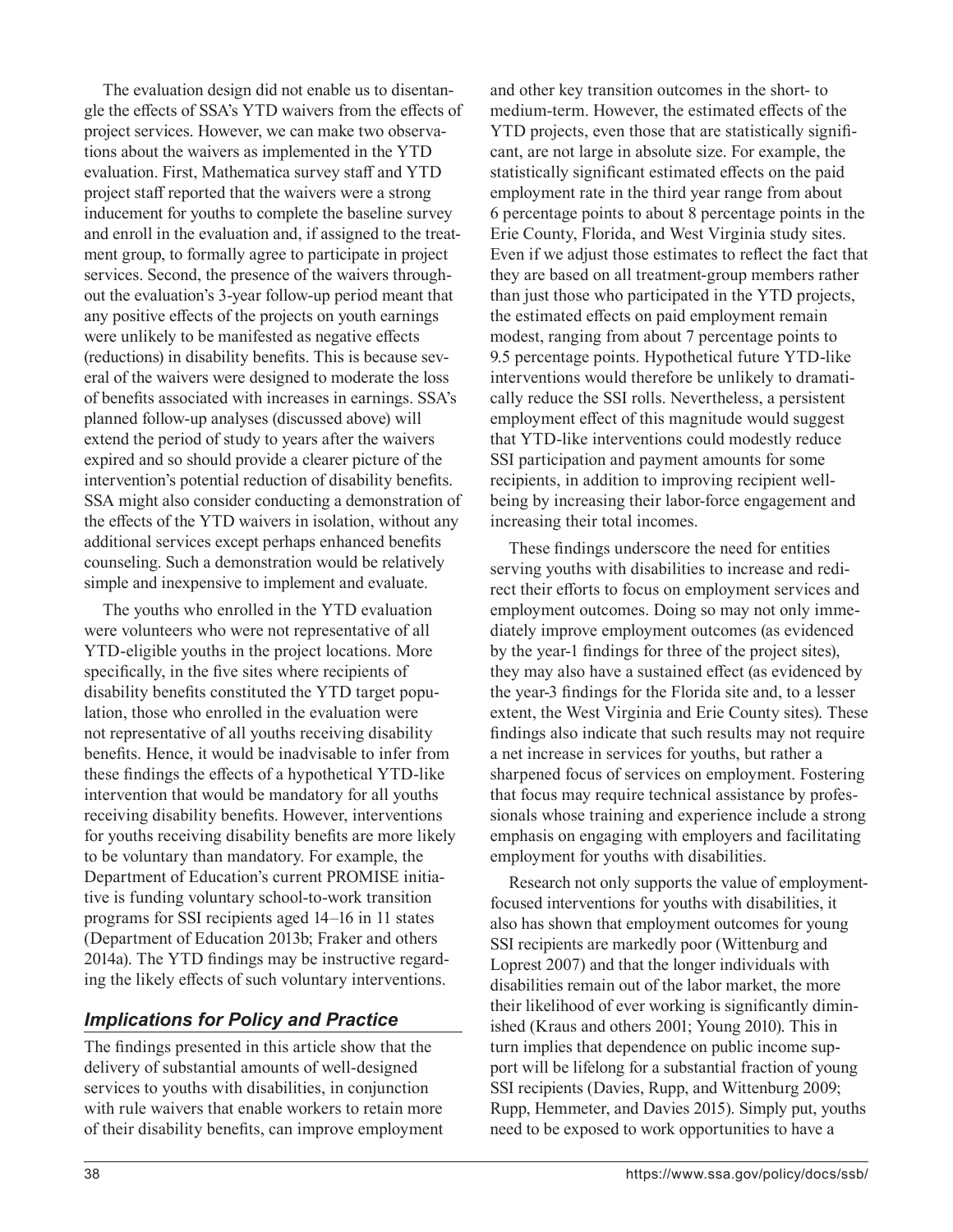reasonable expectation of being employed as adults. In fact, such exposure is mandated in the PROMISE initiative (Department of Education 2013a).

In the three YTD study sites where the projects achieved statistically significant employment results in the third year (Erie County, Florida, and West Virginia), less than half of the treatment-group youths were employed in that year (Tables 7 and 8). Those proportions are substantially lower than the roughly 90 percent of evaluation enrollees who expected at baseline to be employed in the next 5 years (Table 3). The large gap between employment expectations and outcomes suggests that employment results could be greater than those achieved by even the most successful YTD projects. As we acknowledge the substantial efforts of those projects, future interventions should test additional ways to serve youths with disabilities and help them to more fully realize their own expectations for employment.

The Workforce Innovation and Opportunity Act of 2014, or WIOA (Public Law 113-128), provides an opportunity for many youths to receive more extensive employment and transition supports at younger ages than were previously available. Lessons learned from the YTD evaluation may be applicable to states as they implement WIOA. Most of the YTD projects struggled to develop and maintain employment-focused services. For several of the projects, technical assistance provided by TransCen facilitated the delivery and tracking of effective employment services. It will be interesting to see if WIOA services must likewise be supported by technical assistance to achieve equivalent or better results.

#### *Notes*

*Acknowledgments:* The authors acknowledge the guidance of Jamie Kendall (deceased) of SSA during the early years of the YTD evaluation.

<sup>1</sup> For long-term earnings and program participation patterns of children receiving SSI, see, for example, Davies, Rupp, and Wittenburg (2009); Rupp, Hemmeter, and Davies (2015); and Hemmeter and others (2015). Even among those who no longer receive SSI after turning 18, outcomes are generally poor, with high levels of social problems and low levels of training (Hemmeter, Kauff, and Wittenburg 2009).

2 For the YTD evaluation design, see Rangarajan and others (2009).

<sup>3</sup> "Enrollment in the evaluation" refers to a specific set of circumstances that is fully described later.

4 Under the YTD evaluation contract, Mathematica produced six site-specific interim reports—each analyzing project implementation and presenting 1-year results and a comprehensive final report that presents 3-year results. These reports are available at [https://www.ssa.gov](https://www.ssa.gov/disabilityresearch/youth.htm) [/disabilityresearch/youth.htm.](https://www.ssa.gov/disabilityresearch/youth.htm)

<sup>5</sup> Given that the nonparticipation rate for project services among treatment-group members was a relatively low 16 percent overall, the distinction between the effects of the YTD projects on the intended targets and those who were actually treated is small. Following Bloom (1984), the ITT estimates can be converted to estimates of YTD project effects on youths actually treated by multiplying a given result by 1 divided by the participation rate expressed as a decimal; in this case, 1 divided by 0.84, or 1.19. We focus on the ITT estimates because they better capture the policy effects of voluntary services, such as those provided by the YTD projects.

6 SSA staff conducted the analyses of IRS earnings data.

7 Fraker and others (2016) provide estimates of YTD effects in year 1 for a comprehensive set of outcomes.

#### *References*

Bloom, Howard S. 1984. "Accounting for No-Shows in Experimental Evaluation Designs." *Evaluation Review* 8(2): 225–246.

- Carter, Erik W., Diane Austin, and Audrey A. Trainor. 2012. "Predictors of Postschool Employment Outcomes for Young Adults with Severe Disabilities." *Journal of Disability Policy Studies* 23(1): 50–63.
- Cobb, Joyanne, David C. Wittenburg, and Cara Stepanczuk. 2018. "Possible State Intervention Options to Serve Transition Age Youth: Lessons from the West Virginia Youth Works Demonstration Project." *Social Security Bulletin* 78(3): 43–58.
- Davies, Paul S., Kalman Rupp, and David Wittenburg. 2009. "A Life-Cycle Perspective on the Transition to Adulthood Among Children Receiving Supplemental Security Income Payments." *Journal of Vocational Rehabilitation* 30(3): 133–152.

Decker, Paul T., and Craig V. Thornton. 1995. "The Long-Term Effects of Transitional Employment Services." *Social Security Bulletin* 58(4): 71–81.

Department of Education. 2013a. "Applications for New Awards; Promoting the Readiness of Minors in Supplemental Security Income (PROMISE)." *Federal Register* 78(98): 29733–29748. [https://federalregister](https://federalregister.gov/a/2013-12083) [.gov/a/2013-12083.](https://federalregister.gov/a/2013-12083)

———. 2013b. "Department Awards \$211 Million for the Promoting the Readiness of Minors in Supplemental Security Income (PROMISE) Initiative." [https://](https://www.ed.gov/news/press-releases/department-awards-211-million-promoting-readiness-minors-supplemental-security-i) [www.ed.gov/news/press-releases/department-awards](https://www.ed.gov/news/press-releases/department-awards-211-million-promoting-readiness-minors-supplemental-security-i) [-211-million-promoting-readiness-minors-supplemental](https://www.ed.gov/news/press-releases/department-awards-211-million-promoting-readiness-minors-supplemental-security-i) [-security-i](https://www.ed.gov/news/press-releases/department-awards-211-million-promoting-readiness-minors-supplemental-security-i).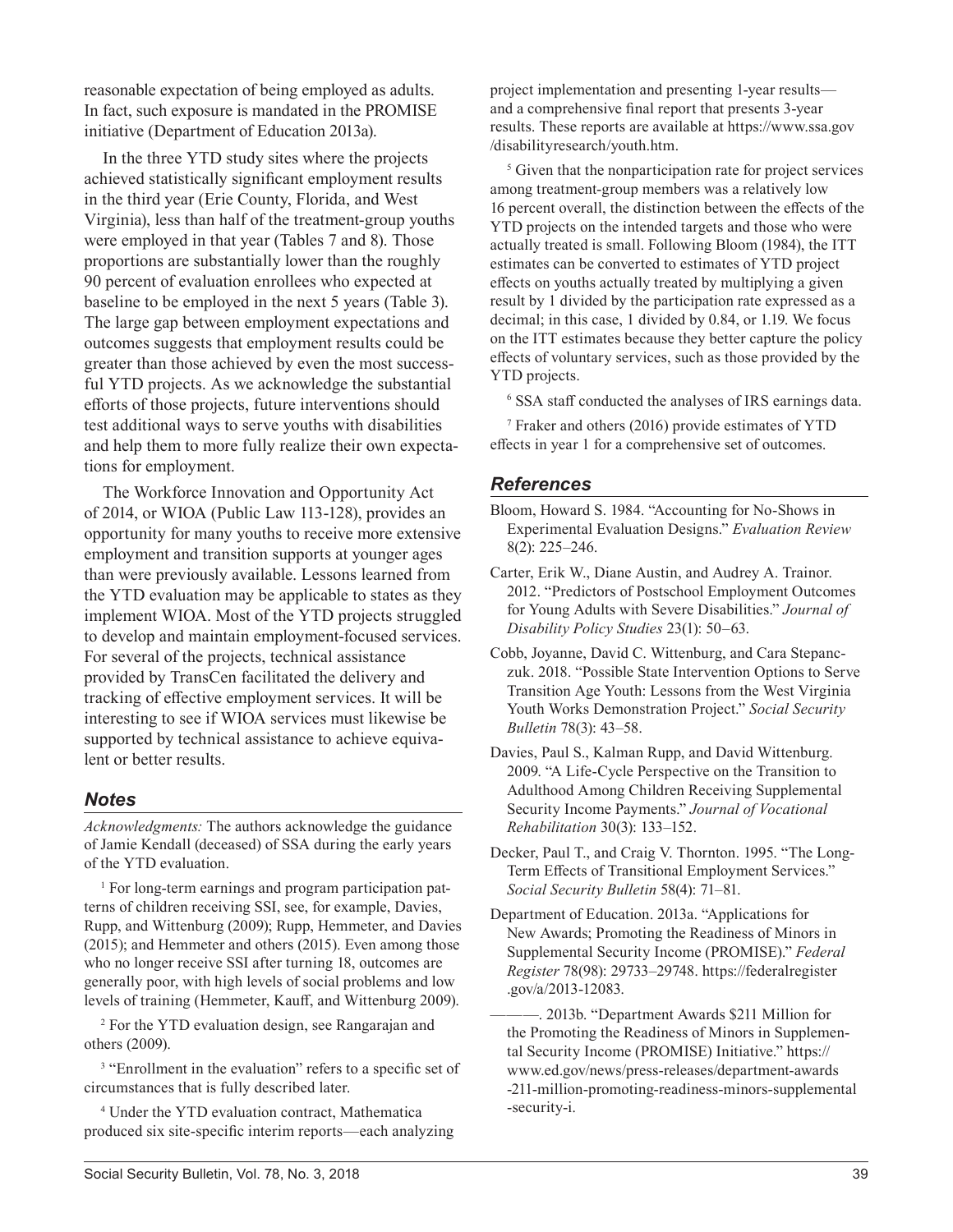Fabian, Ellen S. 2007. "Urban Youth with Disabilities: Factors Affecting Transition Employment." *Rehabilitation Counseling Bulletin* 50(3): 130–138.

- Fraker, Thomas, Allison Black, Joseph Broadus, Arif Mamun, Michelle Manno, John Martinez, Reanin McRoberts, Anu Rangarajan, and Debbie Reed. 2011. *The Social Security Administration's Youth Transition Demonstration Projects: Interim Report on the City University of New York's Project.* Washington, DC: Mathematica Policy Research. [https://www.ssa.gov](https://www.ssa.gov/disabilityresearch/documents/CUNY%20Final%20Interim%20Report%204-5-11.pdf) [/disabilityresearch/documents/CUNY%20Final%20](https://www.ssa.gov/disabilityresearch/documents/CUNY%20Final%20Interim%20Report%204-5-11.pdf) [Interim%20Report%204-5-11.pdf.](https://www.ssa.gov/disabilityresearch/documents/CUNY%20Final%20Interim%20Report%204-5-11.pdf)
- Fraker, Thomas, Erik Carter, Todd Honeycutt, Jacqueline Kauff, Gina Livermore, and Arif Mamun. 2014a. *Promoting Readiness of Minors in SSI (PROMISE) Evaluation Design Report*. Washington, DC: Mathematica Policy Research. [https://www.ssa.gov/disabilityresearch](https://www.ssa.gov/disabilityresearch/documents/PROMISE_Eval%20%20Design%20Report_Final.pdf) [/documents/PROMISE\\_Eval%20%20Design%20](https://www.ssa.gov/disabilityresearch/documents/PROMISE_Eval%20%20Design%20Report_Final.pdf) [Report\\_Final.pdf.](https://www.ssa.gov/disabilityresearch/documents/PROMISE_Eval%20%20Design%20Report_Final.pdf)
- Fraker, Thomas M., Kelli T. Crane, Todd C. Honeycutt, Richard G. Luecking, Arif A. Mamun, and Bonnie L. O'Day. 2018. "The Youth Transition Demonstration Project in Miami, Florida: Design, Implementation, and Three-Year Impacts." *Journal of Vocational Rehabilitation* 48(1): 79–91.
- Fraker, Thomas M., Richard G. Luecking, Arif A. Mamun, John M. Martinez, Deborah S. Reed, and David C. Wittenburg. 2016. "An Analysis of 1-Year Impacts of Youth Transition Demonstration Projects." *Career Development and Transition for Exceptional Individuals* 39(1): 34–46.
- Fraker, Thomas, Arif Mamun, Todd Honeycutt, Allison Thompkins, and Erin Jacobs Valentine. 2014b. *Final Report on the Youth Transition Demonstration Evaluation*. Washington, DC: Mathematica Policy Research. [https://www.ssa.gov/disabilityresearch](https://www.ssa.gov/disabilityresearch/documents/YTD%20Final%20Report%20508%20Compliant%2012-29-2014.pdf) [/documents/YTD%20Final%20Report%20508%20](https://www.ssa.gov/disabilityresearch/documents/YTD%20Final%20Report%20508%20Compliant%2012-29-2014.pdf) [Compliant%2012-29-2014.pdf.](https://www.ssa.gov/disabilityresearch/documents/YTD%20Final%20Report%20508%20Compliant%2012-29-2014.pdf)
- Fraker, Thomas, and Anu Rangarajan. 2009. "The Social Security Administration's Youth Transition Demonstration Projects." *Journal of Vocational Rehabilitation* 30(3): 223–240.
- Hemmeter, Jeffrey, Mark Donovan, Joyanne Cobb, and Tad Asbury. 2015. "Long Term Earnings and Disability Program Participation Outcomes of the Bridges Transition Program." *Journal of Vocational Rehabilitation* 42(1): 1–15.
- Hemmeter, Jeffrey, Jacqueline Kauff, and David Wittenburg. 2009. "Changing Circumstances: Experiences of Child SSI Recipients Before and After Their Age-18 Redetermination for Adult Benefits." *Journal of Vocational Rehabilitation* 30(3): 201–221.
- Ivry, Robert, and Fred Doolittle. 2003. "Improving the Economic and Life Outcomes of At-Risk Youth." New York, NY: MDRC. [https://www.mdrc.org/sites/default](https://www.mdrc.org/sites/default/files/full_403.pdf) [/files/full\\_403.pdf.](https://www.mdrc.org/sites/default/files/full_403.pdf)
- Kraus, Niklas, John W. Frank, Lisa K. Dasinger, Terry J. Sullivan, and Sandra J. Sinclair. 2001. "Determinants of Duration of Disability and Return-to-Work After Work-Related Injury and Illness: Challenges for Future Research." *American Journal of Industrial Medicine* 40(4): 464–484.
- Luecking, Richard G., and Ellen S. Fabian. 2000. "Paid Internships and Employment Success for Youth in Transition." *Career Development for Exceptional Individuals* 23(2): 205–221.
- Luecking, Richard G., and David Wittenburg. 2009. "Providing Supports to Youth with Disabilities Transitioning to Adulthood: Case Descriptions from the Youth Transition Demonstration." *Journal of Vocational Rehabilitation* 30(3): 241–251.
- Martinez, John, Michelle S. Manno, Peter Baird, Thomas Fraker, Todd Honeycutt, Arif Mamun, Bonnie O'Day, and Anu Rangarajan. 2008. *The Social Security Administration's Youth Transition Demonstration Projects: Profiles of the Random Assignment Projects*. Washington, DC: Mathematica Policy Research. [https://www.ssa](https://www.ssa.gov/disabilityresearch/documents/YTD%20Profiles%20Report%20final12-11-2008.pdf) [.gov/disabilityresearch/documents/YTD%20Profiles%20](https://www.ssa.gov/disabilityresearch/documents/YTD%20Profiles%20Report%20final12-11-2008.pdf) [Report%20final12-11-2008.pdf.](https://www.ssa.gov/disabilityresearch/documents/YTD%20Profiles%20Report%20final12-11-2008.pdf)
- [NASET] National Alliance for Secondary Education and Transition. 2005. *National Standards and Quality Indicators: Transition Toolkit for Systems Improvement*. Minneapolis, MN: University of Minnesota, Institute on Community Integration. [http://www.nasetalliance.org](http://www.nasetalliance.org/docs/TransitionToolkit.pdf) [/docs/TransitionToolkit.pdf](http://www.nasetalliance.org/docs/TransitionToolkit.pdf).
- National Collaborative on Workforce and Disability for Youth. 2005. *Guideposts for Success*. Washington, DC: Institute on Educational Leadership.
- ———. 2009. *Guideposts for Success (Second Edition)*. Washington, DC: Institute on Educational Leadership. [http://www.ncwd-youth.info/wp-content](http://www.ncwd-youth.info/wp-content/uploads/2018/03/Guideposts-for-Success-English-Print-Quality-1) [/uploads/2018/03/Guideposts-for-Success-English-Print](http://www.ncwd-youth.info/wp-content/uploads/2018/03/Guideposts-for-Success-English-Print-Quality-1) [-Quality-1.pdf](http://www.ncwd-youth.info/wp-content/uploads/2018/03/Guideposts-for-Success-English-Print-Quality-1).
- Osgood, D. Wayne, E. Michael Foster, and Mark E. Courtney. 2010. "Vulnerable Populations and the Transition to Adulthood." *Future of Children* 20(1): 209–229.
- Rangarajan, Anu, Thomas Fraker, Todd Honeycutt, Arif Mamun, John Martinez, Bonnie O'Day, and David Wittenburg. 2009. *The Social Security Administration's Youth Transition Demonstration Projects: Evaluation Design Report*. Princeton, NJ: Mathematica Policy Research. [https://www.ssa.gov/disabilityresearch/documents/YTD](https://www.ssa.gov/disabilityresearch/documents/YTD%20Design%20Report%201-30-2009.pdf) [%20Design%20Report%201-30-2009.pdf](https://www.ssa.gov/disabilityresearch/documents/YTD%20Design%20Report%201-30-2009.pdf).